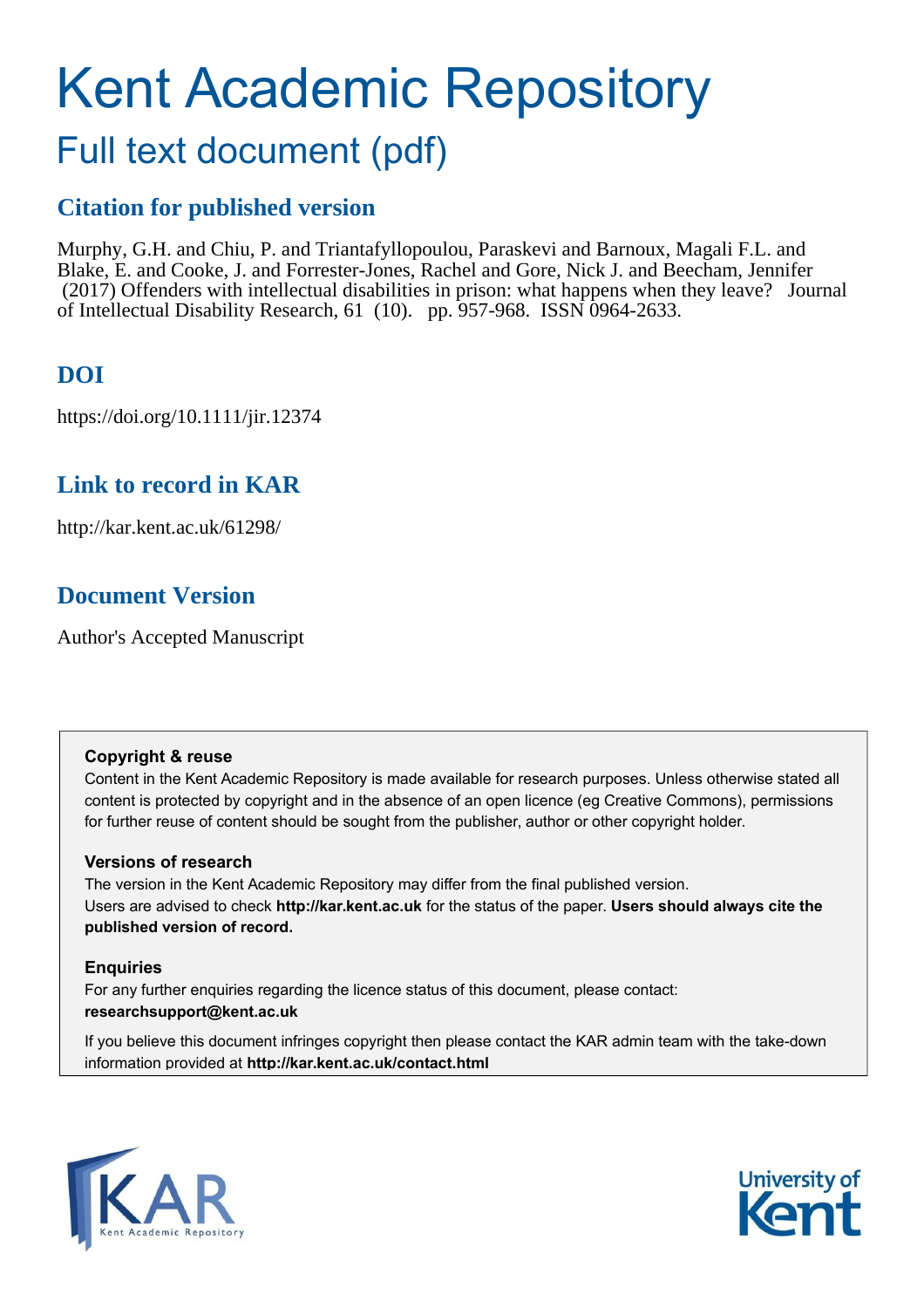# **Offenders with intellectual disabilities in prison: what happens when they leave?**

**Glynis H. Murphy, PhD, [g.h.murphy@kent.ac.uk](mailto:g.h.murphy@kent.ac.uk)**

**University of Kent, Tizard Centre, Giles Lane, Canterbury, CT2 7LR, UK** 

**Pak Chiu, MA, [pak.l.chiu@gmail.com](mailto:pak.l.chiu@gmail.com)**

**University of Kent, Tizard Centre, Giles Lane, Canterbury, CT2 7LR, UK** 

**Paraskevi Triantafyllopoulou, PhD**, **[P.Triantafyllopoulou@kent.ac.uk](mailto:P.Triantafyllopoulou@kent.ac.uk)**

**University of Kent, Tizard Centre, Giles Lane, Canterbury, CT2 7LR, UK** 

**Magali Barnoux, PhD**, **[M.Barnoux@kent.ac.uk](mailto:M.Barnoux@kent.ac.uk)**

**University of Kent, Tizard Centre, Giles Lane, Canterbury, CT2 7LR, UK** 

**Emily Blake, PhD**, **[E.Blake@kent.ac.uk](mailto:E.Blake@kent.ac.uk)**

**University of Kent, Tizard Centre, Giles Lane, Canterbury, CT2 7LR, UK** 

**Jennifer Cooke, MA, [jc594@kent.ac.uk](mailto:jc594@kent.ac.uk)**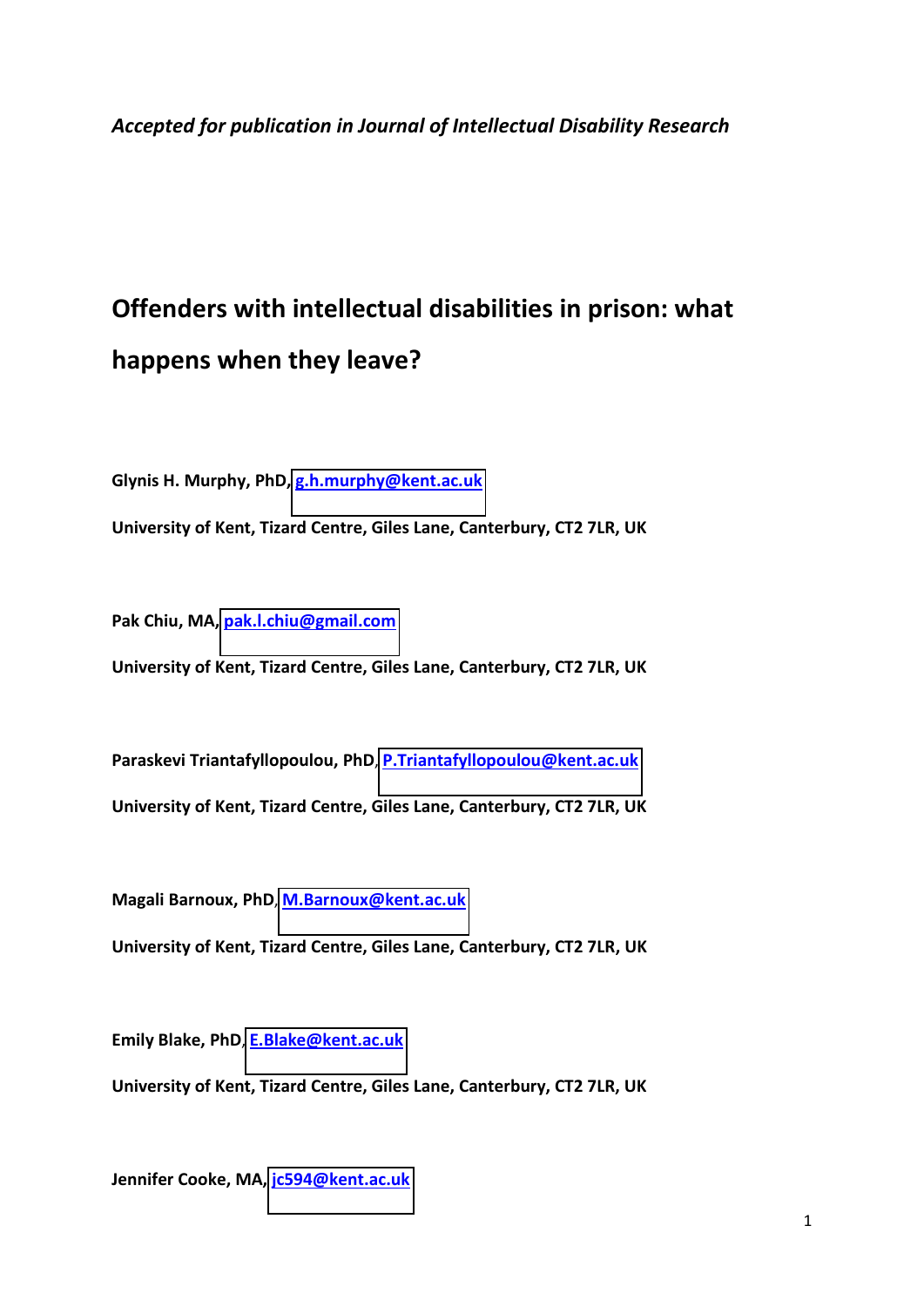**University of Kent, Tizard Centre, Giles Lane, Canterbury, CT2 7LR, UK** 

**Rachel V.E. Forrester-Jones, PhD, [R.V.E.Forrester-Jones@kent.ac.uk](mailto:R.V.E.Forrester-Jones@kent.ac.uk) University of Kent, Tizard Centre, Giles Lane, Canterbury, CT2 7LR, UK** 

**Nick J. Gore, PhD[, n.j.gore@kent.ac.uk](mailto:n.j.gore@kent.ac.uk)**

**University of Kent, Tizard Centre, Giles Lane, Canterbury, CT2 7LR, UK** 

**Jennifer K. Beecham, PhD, [J.K.Beecham@kent.ac.uk](mailto:J.K.Beecham@kent.ac.uk)**

**University of Kent, PSSRU, Canterbury, CT2 7LR, UK** 

**Key words: Intellectual disabilities, offenders, prison, follow-up**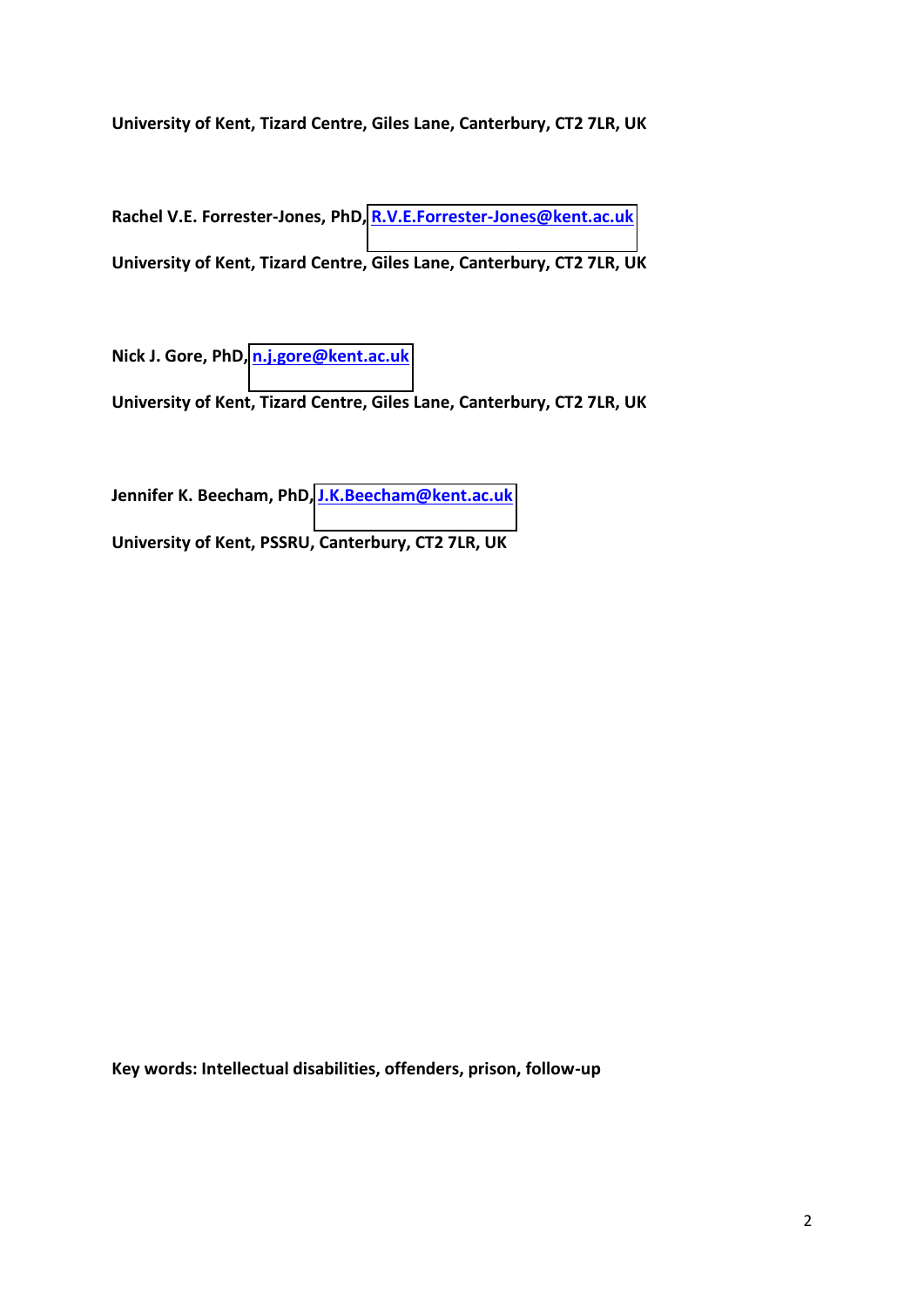#### **Abstract**

People with intellectual disabilities, if convicted of offences, may be sentenced to prison, but little is known about their life when they are released. This study followed up men with ID who were leaving prisons in England. The men were hard to contact, but 38 men were interviewed, on average 10 weeks after leaving prison. The men were living in a variety of situations and often were very underoccupied, with limited social networks. 70% were above the clinical cut-off for anxiety and 59.5% were above the clinical cut-off for depression. The men were receiving little support in the community and many had been re-interviewed by police. Community teams need to provide better support to this very vulnerable group.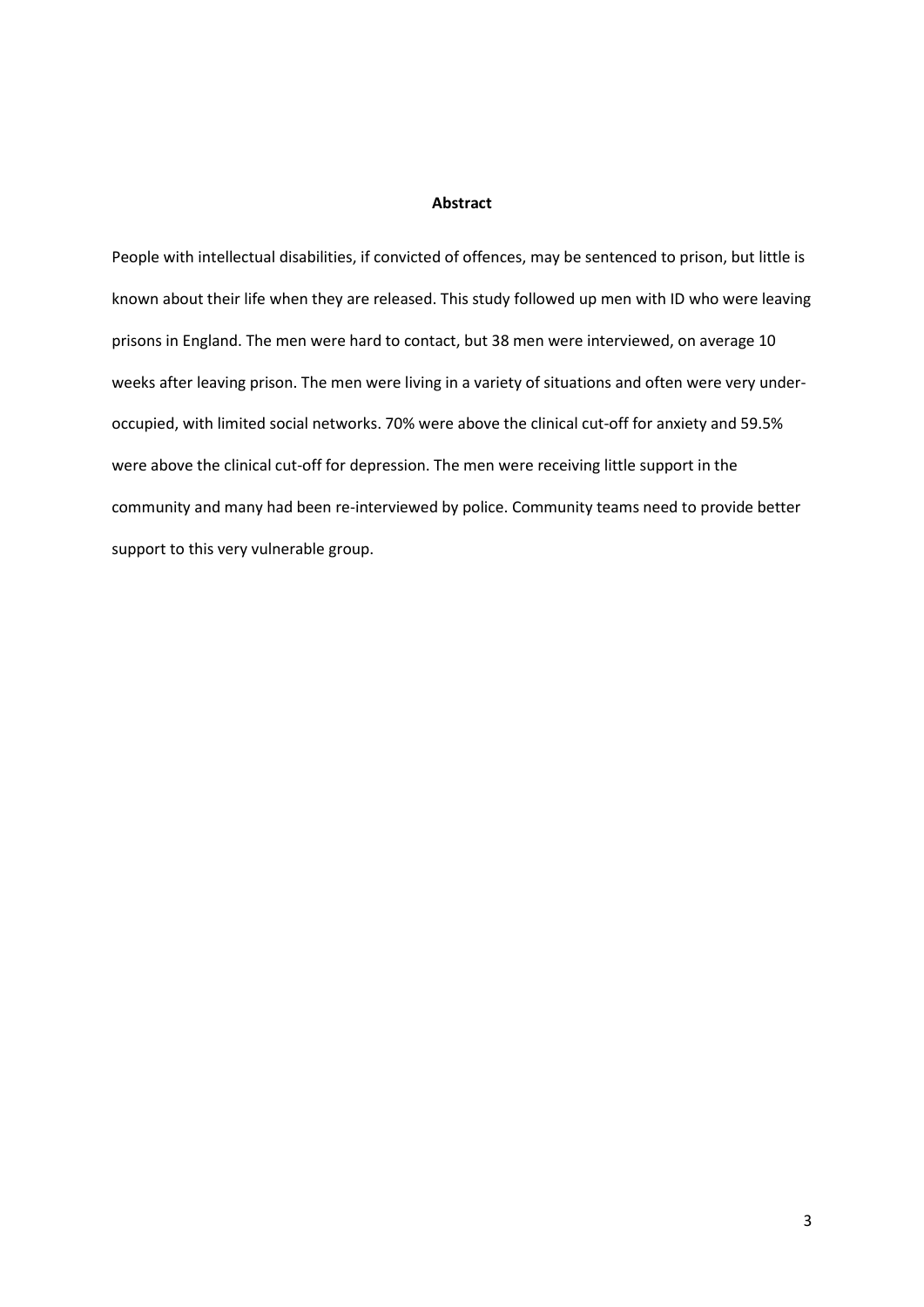#### **Introduction**

Increasingly, in developed countries, people with intellectual disabilities (ID) are living as ordinary citizens, in communities, with some support. Occasionally, of course, any citizen may break the law and this also applies to citizens with ID. An inevitable consequence is that, in all countries where this has been studied, some of the people in the criminal justice system (CJS) have been found to have intellectual disabilities. The precise prevalence of ID in the CJS is hard to establish and is much disputed. Suffice it to say that most studies find people with ID are somewhat overrepresented as suspects in police stations (Gudjonnsson, Clare, Rutter, & Pearse, 1993; Lyall, Holland, Collins, & Styles, 1995), in courts (Hayes, 1993; Hayes 1996; Vanny, Levy, Greenberg, & Hayes, 2009) and on probation (Mason & Murphy, 2002a, 2002b).

In prisons, the picture is less clear: prevalence figures for ID in prisons tend to fall between 0% (as in a UK study by Murphy, Harnett & Holland, 1995) to around 10% (e.g., in a large USA study by Brown & Courtless, 1971; and one in Norway by Sondenaa, Rasmussen, Palmstierna & Nottesstad, 2008 ), but occasional figures have been much higher (such as 19% in a study in Canada by Crocker, Cote, Toupin, & St Onge, 2007). There is variation both across jurisdictions, and within jurisdictions (see Murphy &Mason, 2014, for a review), and the variations are likely to result from a host of methodological issues (i.e., sample tested, the assessment measures used) and legal issues (for example, opportunities to divert people with ID from custody in a particular jurisdiction). Fazel, Xenitidis and Powell (2008), in a large meta-analysis, concluded that the true prevalence of ID in prisons is between 0.5 and 1.5% and that people with ID are not over-represented in prisons.

Whatever the exact prevalence of people with ID in the CJS, there is general agreement that people with ID are disadvantaged in police stations, courts, probation and prisons (Murphy & Mason, 2014), mainly as a result of their communication difficulties. These make it difficult for them to understand their rights in the police station (Clare & Gudjonsson, 1991 & 1995; Fulero & Everington, 1995; O'Connell, Garmoe, & Goldstein, 2005), to understand proceedings in court, to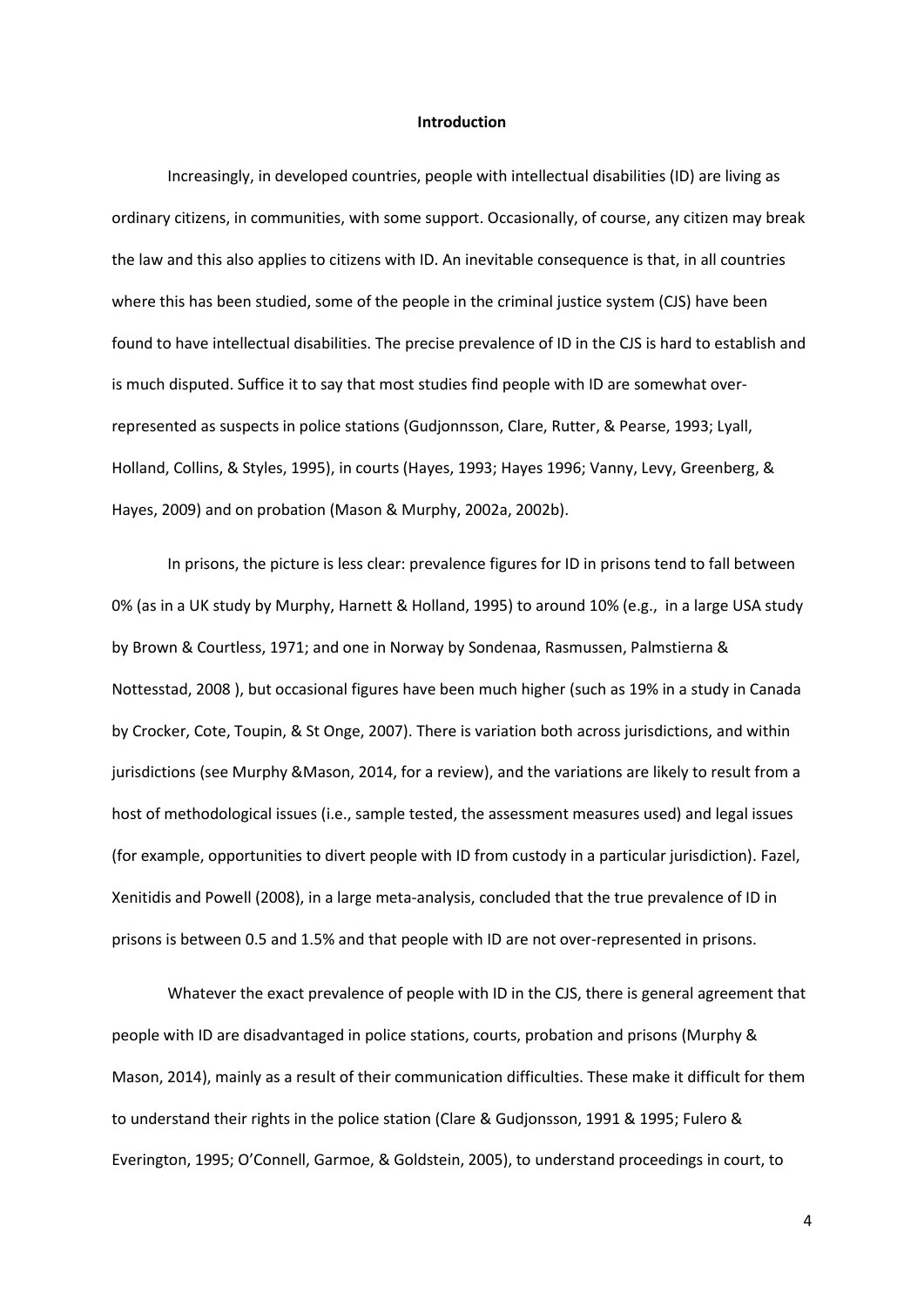face cross-examination in court (Kebbell & Hatton, 1999; Perlman, Ericson, Esses, & Isaacs, 1994), and to understand the rules and fill in forms (e.g., to book appointments for doctors or for family visits) in prisons (Talbot, 2008).

Most of the people with ID who get involved in the criminal justice system have only mild intellectual disabilities, since most jurisdictions exclude those with severe ID from the CJS. Generally speaking, the characteristics of those with ID in the CJS include being mostly young and male, having a background of social deprivation and family breakdown, often being themselves the victim of abuse in the past, low rates of literacy and employment, and high rates of mental health needs (Barron, Hassiotis, & Banes, 2004; Hassiotis, Gazizova, Akinlonu, Bebbington, Meltzer, & Strydom, 2011; Lindsay et al., 2010; Wheeler et al., 2009). In some countries minority ethnic groups are overrepresented (Hayes, 1996). Several studies have demonstrated that all of this makes offenders with ID very similar in terms of their backgrounds to non-disabled offenders (MacEachron, 1979; Barron et al., 2004; Cockram, 2005a; Crocker et al., 2007). The types of offences committed include property crimes, verbal and physical aggression, sexual offences, and other offences, and these seem similar to the range of offences of other offenders (Barron et al, 2004; Cockram, 2005a; Glaser & Deane, 1999; MacEachron, 1979; Crocker et al., 2007), though some have argued that drug offences and car crimes are less common amongst those with ID (Cockram 2005a; Holland & Persson, 2011).

What is very unclear, from previous research, is how prisoners with ID fare after leaving prison. This is an important topic, for if they simply reoffend and return to prison, there may be a need for better community support and improved policies. Previous studies do not seem to have focused on this issue, despite the fact that there are numerous studies of re-offending in non-ID samples (see Cunliffe & Shepherd, 2007, for a review). An early study in Denmark of offenders with ID on care orders suggested very high reoffending rates of around 70% in a year (Lund, 1990), and a small study by Barron el al. (2004), of 61 offenders with ID in an area of North East London and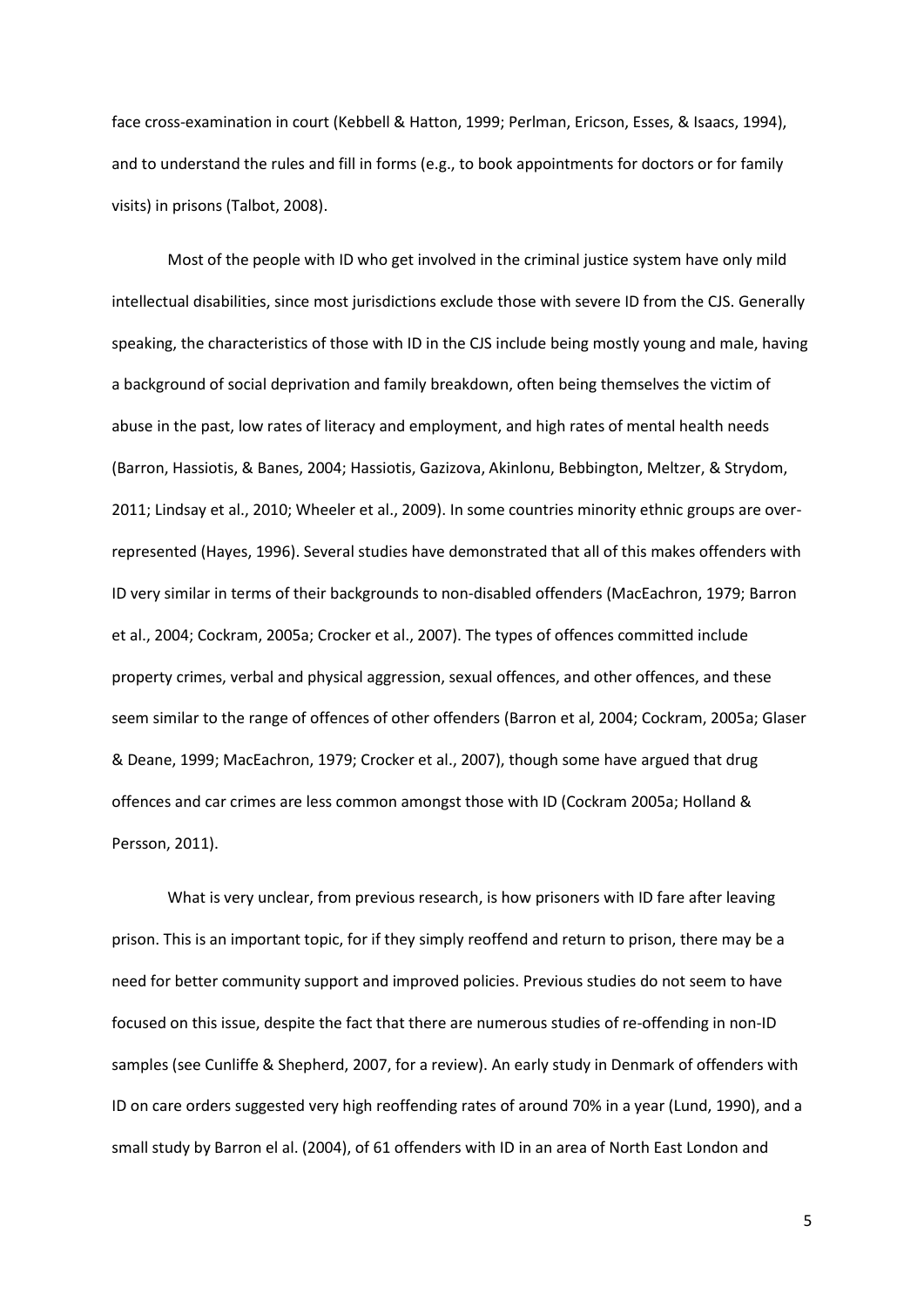Essex, also showed a high re-offending rate of about 50% in less than a year. Meanwhile a study of recidivism by Gray, Fitzgerald, Taylor, MacCulloch, and Snowden(2007), of people with ID and offending behaviours released from secure services in the UK, showed low rates of re-offending for those with ID (4.8% after 2 years), lower than for those without ID. However, none of these three studies was specifically about offenders being released from prison. A larger Australian study did track offenders with and without ID over a period of eleven years (Cockram, 2005b), and reported that those with ID had a higher likelihood of re-arrest than those without ID, but the study gave very little information on services.

In this study, men with ID were recruited while currently in prisons in England, and they were followed prospectively once they left prison. Given that this was the first study of its kind in the UK, and given that most offenders with ID are male, it was decided to focus only on male offenders with ID. This study thus had the following aims:

- To follow up men with ID when they leave prison
- To assess their quality of life and mental health after leaving prison
- To discover whether, and how, they were supported following prison
- To examine CJS contacts and re-offending after leaving prison

The plan was to follow men up twice: firstly one month after leaving prison (time 1), and then again 9 months later (time 2). This paper reports the data from the first follow-up at time 1.

#### **Method**

In the UK, there has been considerable discussion of the disadvantages suffered by people with ID (and people with mental health needs) in the CJS, and a recent, very influential, government report (the Bradley report, Department of Health, 2009), made a number of recommendations in relation to people with ID and/or mental health needs in the CJS. Amongst the 85 recommendations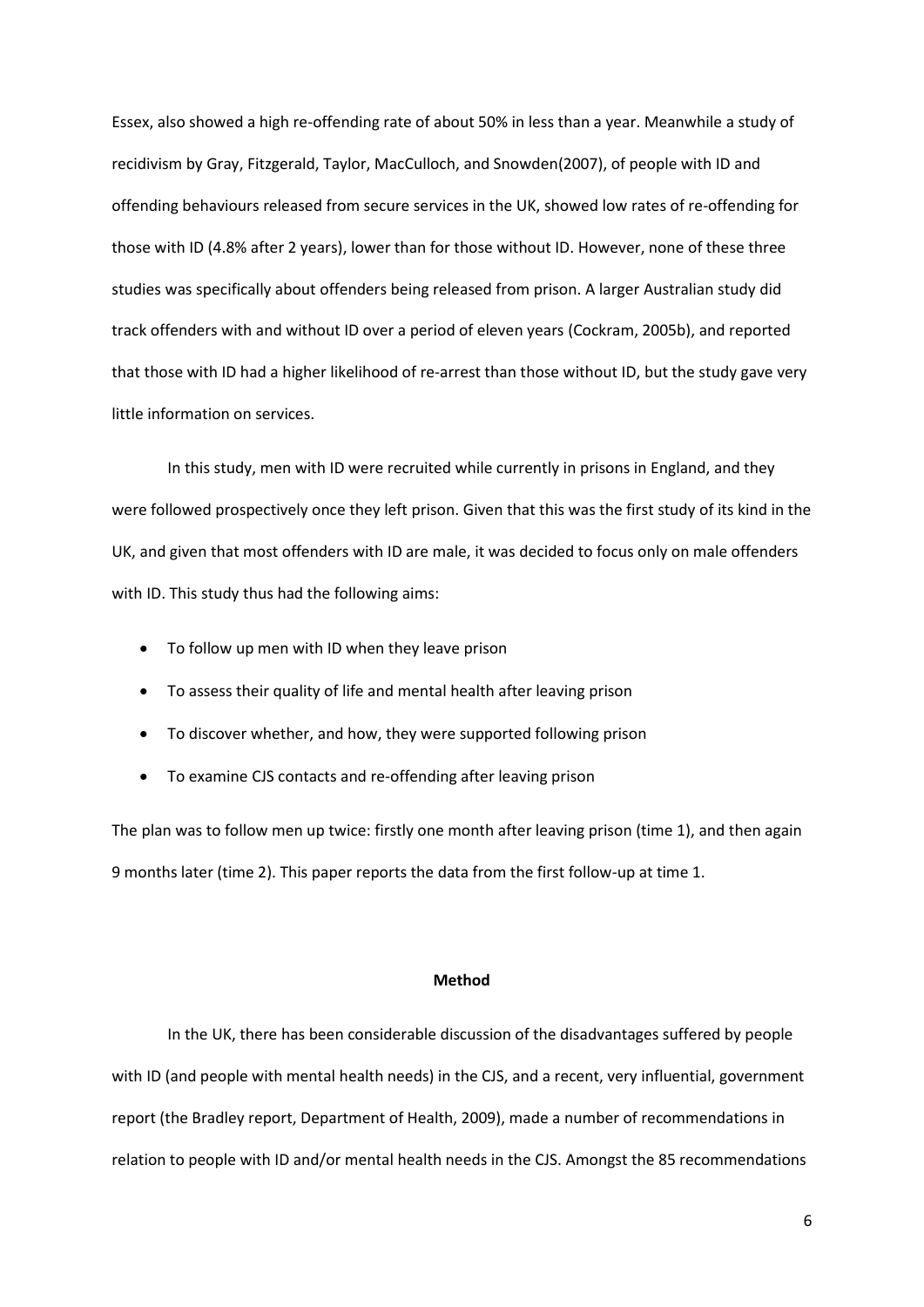made was the proposal that all prisoners should be screened for ID, since no prisons were routinely conducting such screening at the time of the Lord Bradley enquiry (Talbot, 2008). Subsequently, a study commissioned by the Department of Health, of screening for ID of over 3000 prisoners in three English prisons, showed that such screening was certainly feasible (Murphy, Gardner, & Freeman, 2015). It was anticipated, following the Bradley report, which the government accepted, that the roll-out of such screening would be an ideal opportunity for the current study. In the event, screening did not become routine and all prisons taking part in this study only screened a small number of prisoners for ID (this issue is returned to in the discussion). The screening that did occur took place through health care in the prisons and so contact was made through the healthcare services in the prisons, once prison governors had agreed that a particular prison could take part.

#### **Participants**

Following ethical approval (see below under Procedure), a number of male prisons in the South East, South West, Midlands, North West of England, and their associated NHS Trusts or other healthcare providers were contacted and asked to take part in the study. They were asked to refer men with ID to the project, if they consented to participation in the project in principle and were due to leave prison within the next few months. The researchers then went to the prison to provide accessible information sheets and consent forms to each of the prisoners proposed, to take formal consent, check they had screened positive for ID (on the LDSQ, McKenzie & Paxton, 2006), and to take a note of likely contact numbers for them for when they were released. On a few occasions where it turned out that suitable men had just left prison, their local healthcare team was contacted (following approval from the ethical review body to this minor adjustment to the protocol), and a similar process took place.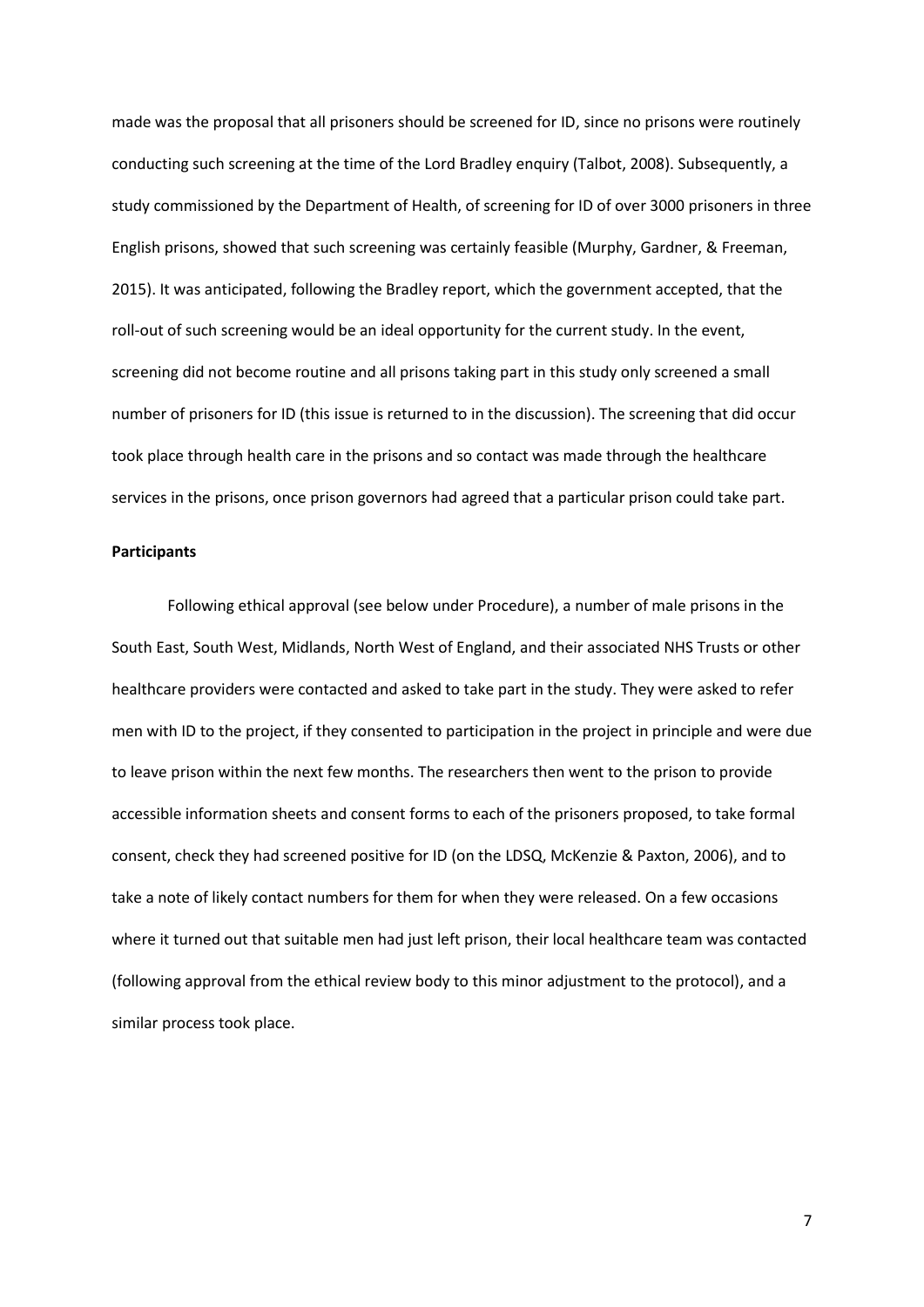Overall, 24 prisons gave approval for the research and 22 healthcare organisations were approached, of which 17 gave R&D approval (some health care organisations covered several prisons). Not all of these organisations were able to provide potential participants, however.

In total, 88 men were referred to the project, from 19 prisons and 14 healthcare organisations. Of these 88 men, 19 did not meet the criteria (i.e., either because they did not have ID or because they were on a long sentence and would not be released during the time of the project). Only 1 man initially declined to consent.

Once the men had left prison, they were extremely hard to contact (see below under Procedure). 19 men were lost to contact before the first interview could be arranged, and 10 men later withdrew their consent, either before engaging in an interview or after doing part of an interview but not completing it (see Figure 1). Of the forty men remaining, two had been out of prison so long that they were too late for Time 1 interviews, so in all 38 men completed their Time 1 interviews.

#### *Figure 1 about here*

For each man a member of staff was also interviewed, where he/she consented and where this was possible, to check information the man had given (i.e., his address and contact numbers, his daily activities, his support services, his crime, any further CJS contacts and their estimate of risk of re-offending). Usually these staff were probation officers or staff in probation hostels or healthcare staff (e.g. from the community learning disability teams). 25 staff were interviewed in this way; for the remaining men staff did not agree to being interviewed or there were no staff in touch with the man to be asked.

#### **Measures**

The interview with the men, both at time 1 and time 2, gathered basic demographic data (i.e., age, ethnicity, marital status, crime, length of sentence, current living situation) and asked men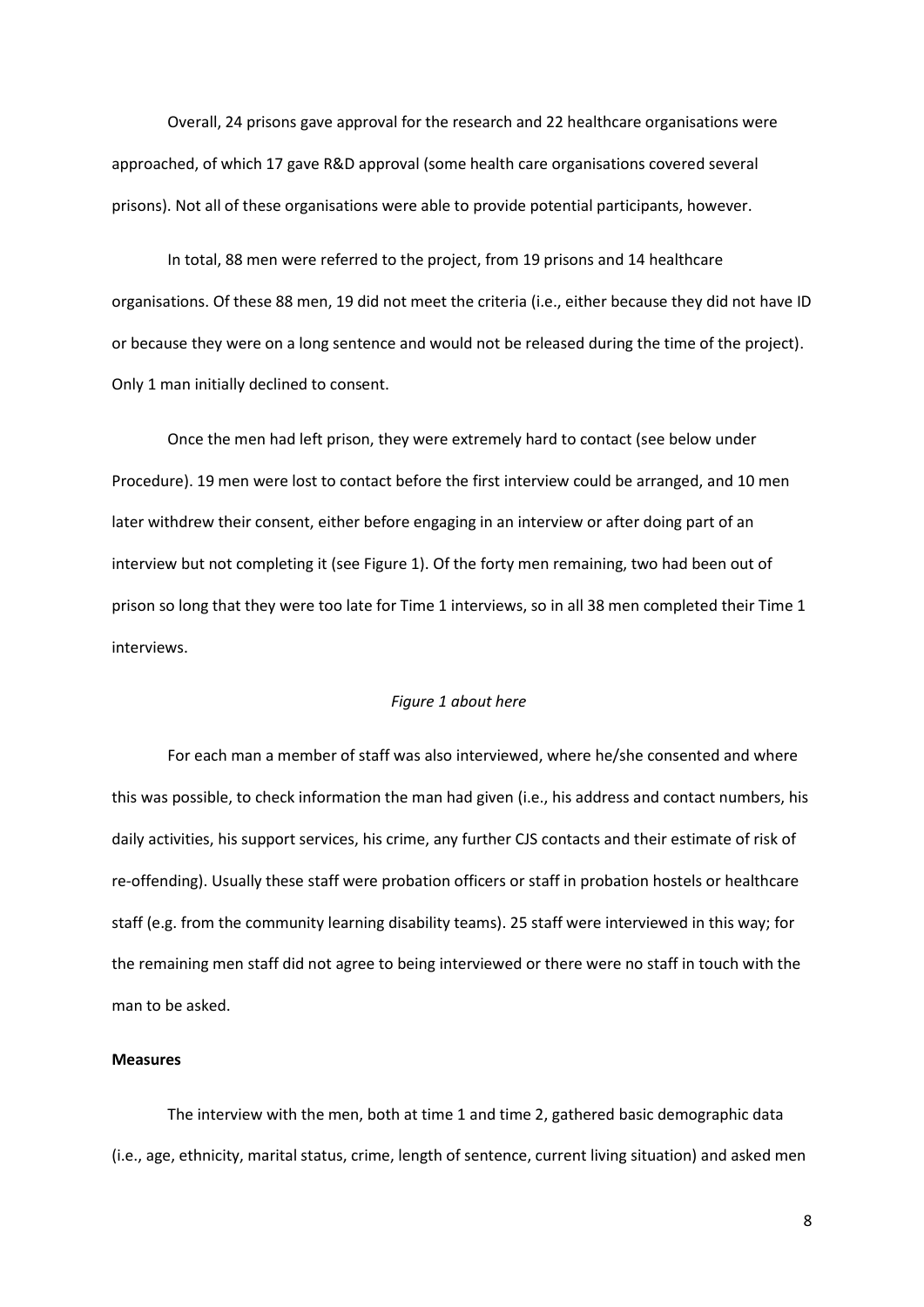about their lives in general, their daily activities (including volunteering, supported employment, work or other regular activities) and their social networks, using the Social Network Guide. This latter measure was developed from Tracy and Abell (1994) and adapted for a previous ethnographic study of people with mental illness (Forrester-Jones & Grant, 1997), being also used later for quantitative studies of people with intellectual disabilities and mental illness (see Forrester-Jones et al., 2006; 2012). It maps structural (size, membership and density), interactional (i.e., reciprocity, frequency, duration and closeness) and supportive (e.g. companionship and decision-making) components of individuals' networks. For each identified member, the type of relationship (e.g., family, staff and neighbour) is noted.

The men then completed the Client Service Receipt Inventory or CSRI (Beecham & Knapp, 2001) which logged their service contacts, including those with primary care, community learning disability teams, social workers, criminal justice workers, and others. The men's mental health was assessed on the Glasgow Anxiety Scale (Mindham & Espie, 2003), which has 27 items relating to general and specific anxieties, each rated on a 3 point scale (never, sometimes or always), and the Glasgow Depression Scale (Cuthill, Espie, & Cooper, 2003), which has 20 questions relating to depression, each rated on a 3 point scale (never, sometimes or always).. Both of these scales were designed specifically for people with intellectual disabilities, both have good internal consistency, test-retest reliability and concurrent validity (Mindham & Espie, 2003; Cuthill, et al., 2003). The recommended cut-off for clinically significant anxiety is 13 or above and for clinically significant depression is also 13 or above. Finally, the men rated their satisfaction with their quality of life on Cummins' ComQol-A5 satisfaction scale (Cummins, 1997). The ComQol satisfaction scale required the men to rate on a seven point scale, running from 'delighted' to 'terrible', how satisfied they felt with seven aspects of their lives (i.e., the things they owned, their health, their achievements, their close relationships, how safe they felt, doing things outside the home and happiness).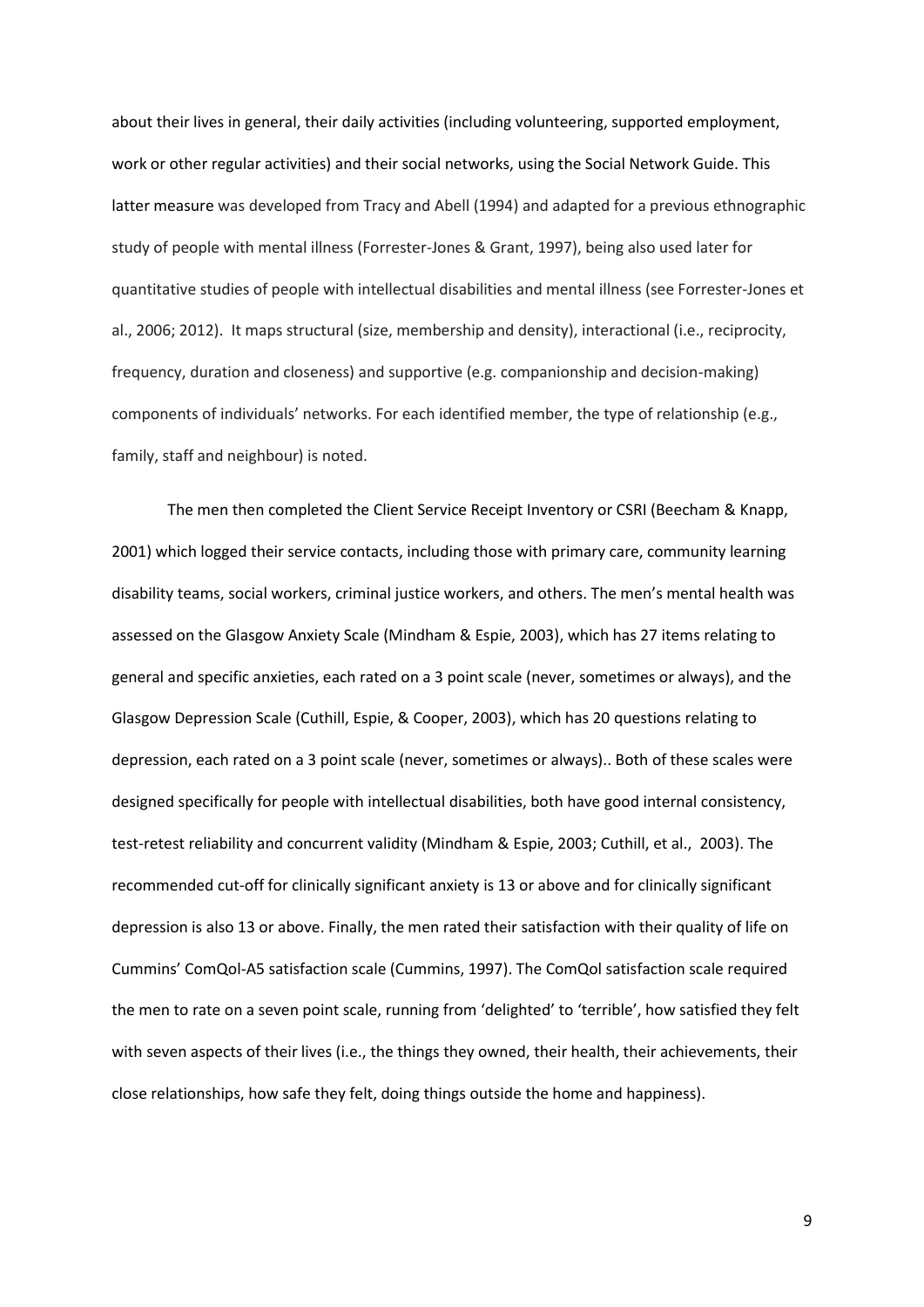#### **Procedure**

Given that men were initially being contacted through healthcare services in prisons, the study was submitted for NHS ethical approval. It was also submitted to the National Offender Management Service (NOMS), since prisons were involved. Following ethical approval from these two bodies, research governance approval was sought from every relevant NHS Trust or private healthcare provider and prison governor. Once approved by these bodies, men who were deemed suitable (i.e., had been screened positive for ID and were leaving prison within the next few months) were told about the project in principle and asked if they might like to take part. If they indicated that they might, the researcher went to the prison to take formal consent, using accessible information sheets and consent forms. Only those with capacity to consent and who did consent were included.

During the consent process, provided the man did consent, the researcher took contact details of where or with whom the man might be living once he left prison. This was extremely difficult. Men in prison are not allowed to have mobile telephones, so their telephone numbers were not typically available. Some were clear that they would live with their families (usually parents), and some knew their parents' telephone numbers or addresses; others were totally unsure where they would be living. For these latter, the contact numbers for any family members, friends, learning disability team members, and other contacts were taken, if the men could remember them. The men were also given a wrist band and a small card with the project's telephone number on and they kept their consent forms, which included the project's telephone numbers. The researchers took a note of when the men were expecting to leave prison and contacted the prison to find out if they had actually left on the appropriate date, and to obtain an address for the man. However, prisons often released the men earlier or later than predicted and could sometimes not provide contact addresses. In many cases, once they left prison, men had probation officer oversight, but not all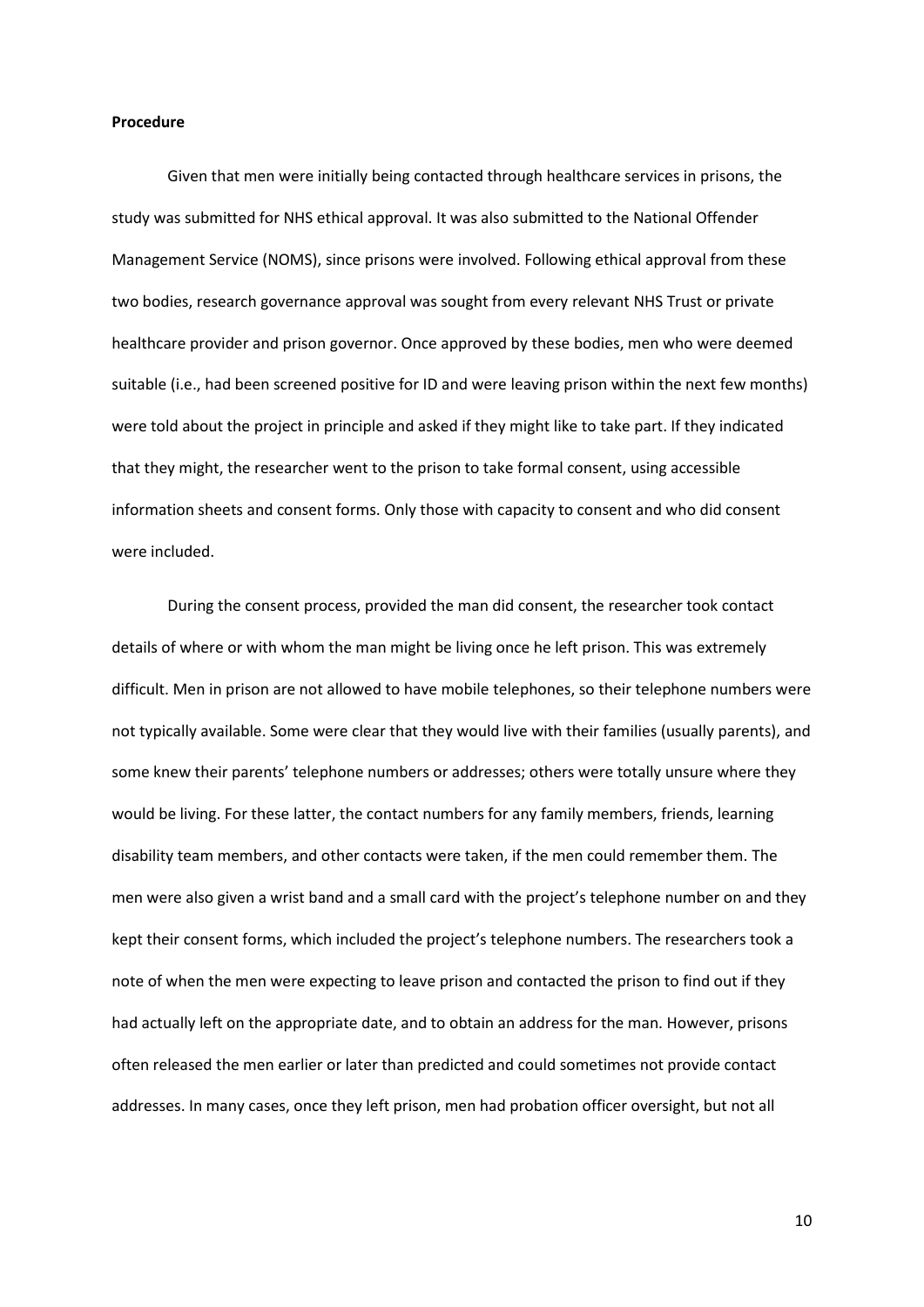probation officers agreed to contact the researchers or to talk to them when researchers contacted them. Consequently some men were lost to follow-up.

When men did remain in contact, researchers arranged to meet them to interview them, if possible one month after their release from prison. Where men had provided phone numbers to the researchers, they kept in regular monthly contact in order to try to reduce the number lost to followup. Nevertheless, the mean length of time between leaving prison and being interviewed at time 1 was considerably longer than one month, especially for some men (see below and Figure 1 for details).

#### **Results**

Forty men who had consented were traced. For two of these men, it took so long to track them down that they were considered to be lost for Time 1 but present for Time 2: they were traced 39 weeks and 57 weeks after leaving prison respectively (so their data do not appear here). For the remaining 38 men, the Time 1 interviews took place on average 10.4 weeks after leaving prison (*M* = 10.40; *SD* = 7.71). These men's ages ranged from 19 to 64 years and they were on average 33yrs old (*M* = 33; *SD* = 10.40) , were mostly of white ethnicity (89.5%; *n* = 34), and were single (86.8%; *n* = 33), rather than in a close relationship. They came from 17 different prisons, covered by 12 different healthcare providers, and had been convicted of a variety of crimes, for which they mostly received short sentences  $-$  see Table 1.

#### *Table 1 about here*

The men's living situations were very varied at Time 1 interviews - see Table 2. About one third were living with family members or on their own (*n* = 12), about another third were in probation hostels (n=8) or residential homes of one kind or another with 24 hour staffing (*n* = 3), about a quarter were in secure hospital services (*n* = 8), very few were in supported living (*n* = 3), and some  $(n = 4)$  were already back in prison.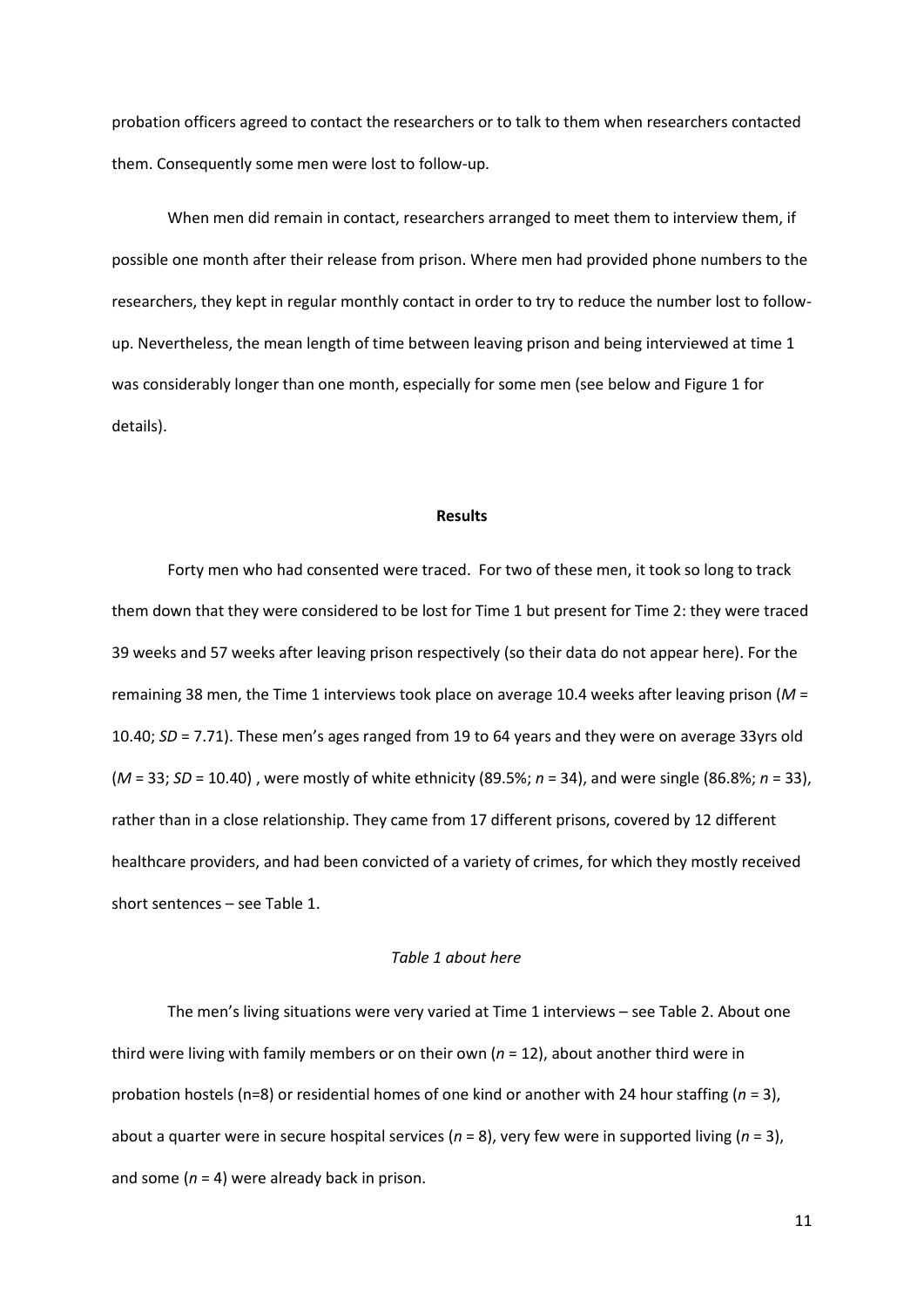About a fifth of the men (n=7) had already lived in more than one place since leaving prison, even though the T1 interview was only 10 weeks, on average, after first leaving prison. Of these 7 men who had already moved at least once, 4 had gone back into prison after living independently or with families/friends with little or no support, and one had gone into a secure unit after living with his brother and feeling unable to cope (of the other two, one was moving out of a probation hostel to live with family, and one was moving out of a distant secure unit to one nearer the family).

Living situations did not seem to be statistically significantly associated to the lengths of sentences that the individuals had served, nor to the type of crime they had committed: for example, 11 of the 26 men who had served short sentences, of under one year, were living in the least restrictive settings (i.e., alone or with friends or family), while 10 of the 26 were living in the most restrictive settings (secure units or back in prison), the remainder (5) being in residential group homes or probation hostels.

#### *Table 2 about here*

In general, the men were grossly under-occupied. Only 10.5% of men (*n* = 4) were in any kind of employment (two of these were already back in prison and were working in the prison), with a further 15.8% (*n* = 6) engaged in at least some volunteering. As regards 'activities', shown in Table 3, these were only counted if they were specifically scheduled and they mostly involved leaving the house, so for example, getting dressed, washing up, or watching TV were not counted, whereas going shopping, doing work experience, volunteering in a local charity shop, attending an in-house group meeting, going to a meeting with probation, going fishing, were counted in half-day blocks (where activities took less than half a day, e.g. food shopping, they were counted as half a day; where activities took a whole day, e.g. a whole day's volunteering, it was counted as two half-days). The average numbers of activities in weekdays, evenings, and at weekends are shown in Table 3, and it can be seen that most men had little structure in their lives, especially at weekends.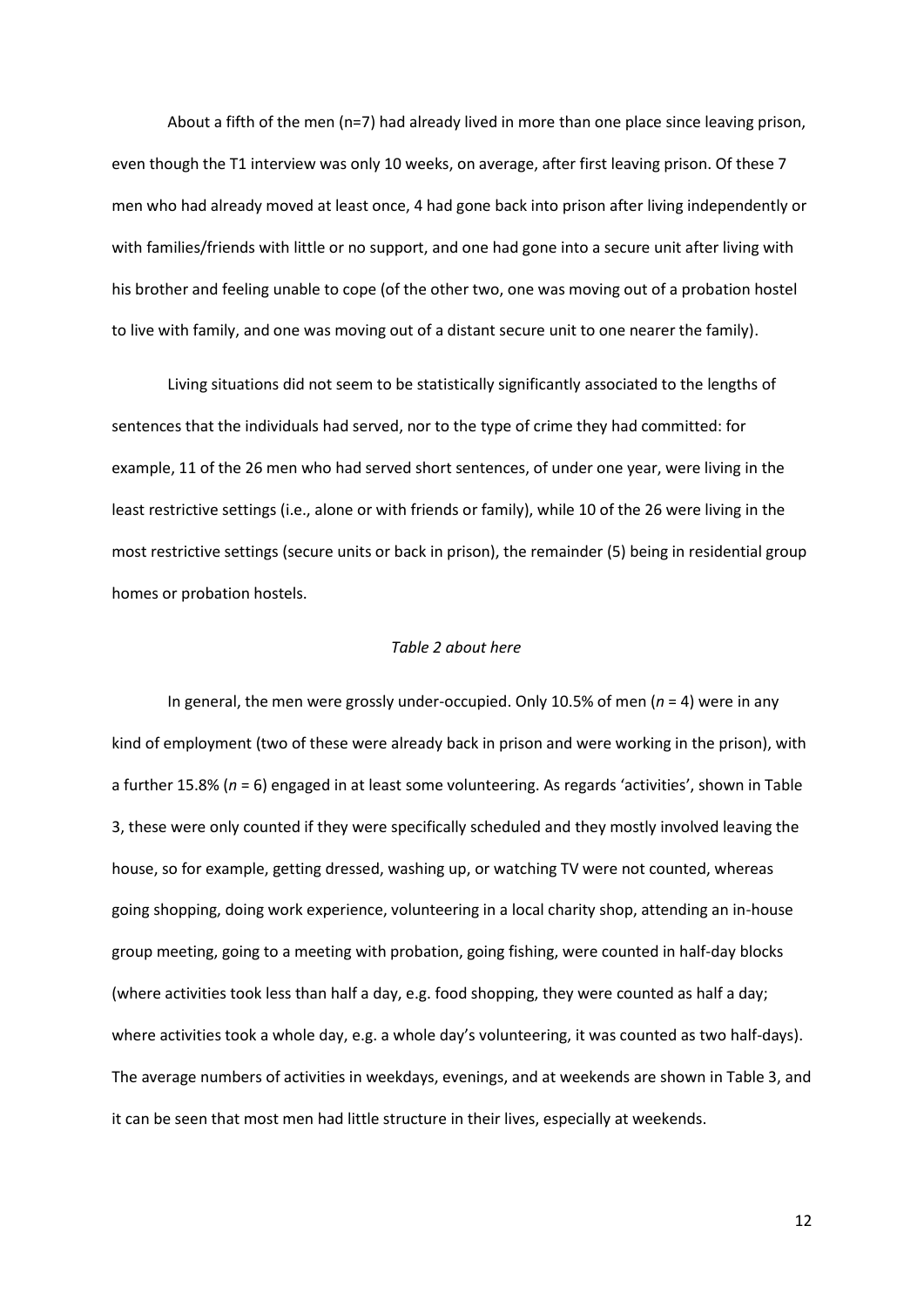For example, two men had no structured activities whatsoever in the week, and two others had only one activity per week (in both cases, it was going to see their probation officer). On the other hand, of those with more activities, one man volunteered every weekday, all day, on a farm (funded by social services) and he went out once at weekends with family members (*n* = 11 activities); another worked all day with his father, painting and decorating and had several activities with his family in the evenings and at weekends (*n* = 15 activities); another volunteered at a number of different projects and played various sports, including badminton, skittles and 5-a-side football (*n*  = 16 activities); another was back in prison by the time of his time 1 interview but was working in the laundry (*n* = 10 activities). Overall, 63% (*n* = 24) of the men said they did not have enough to do and 87% could name things they would like to do, which were perfectly feasible (e.g., working with animals, going to the cinema, going to the gym). Only 5.3% went to college for any sessions at all (*n* = 2), but 21% said they would like to attend college (*n* = 8). Living situation may have an effect on activity levels, and levels were somewhat higher in restricted settings and lower in family settings, but when living situation was classified as very restricted (prison or secure unit), somewhat restricted (probation hostel or residential home) or less restricted (living alone or with family), there was no significant difference between mean numbers of activities and degree of restriction of living environment, on ANOVA (F (2, 38) = 2.65, p>0.05).

#### *Table 3 about here*

The men's social networks were often very limited, compared to those of the general population. Despite being able men with only mild intellectual disabilities, their social network size ranged from 4 to 145 and was on average 29.1 in size (*M* = 29.1; *SD* = 27.20) and six people had 7 or fewer people in their social network (see Table 4). Where networks were large, men were often in secure provision or prison. There was a relationship between the size of the men's social networks and degree of restriction of living environment: networks were significantly larger, on ANOVA, for those who were in secure units or back in prison (*M* = 45.2; *SD* = 39.8), compared to probation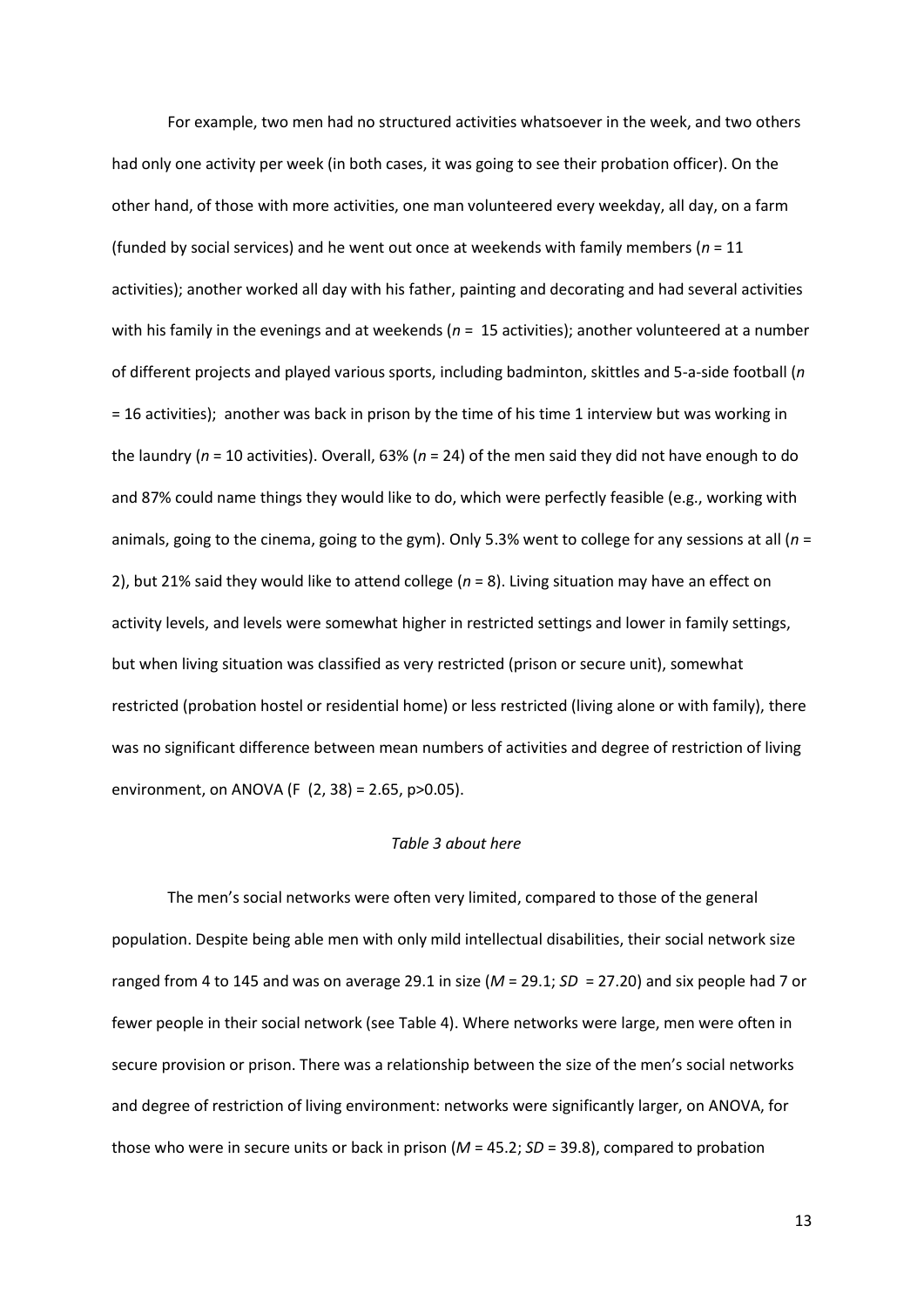hostels or residential group homes ( *M* = 26.2; *SD* = 14.7), and compared to living at home or with family ( *M =* 18.4; *SD* =14.3) に F (2, 38) = 3.821, p<0.05

#### *Table 4 about here*

The men were often struggling with anxiety and depression, and 47% reported being on medication for their mental health. The mean score on the Glasgow Anxiety Scale was 18.8 (*M* = 18.80; *SD* = 9.70), and 70.3% of the men were scoring above the clinical cut-off of 13. On the Glasgow Depression Scale, the mean score was 14.5 (*M = 14.50; SD* = 7.70) and 59.5% were scoring above the clinical cut-off of 13. Levels of anxiety and depression were highly correlated with each other (Spearman's rho 0.78, n=37, p<0.001) but there was no relationship between levels of anxiety and depression and the total numbers of activities men were involved in each week (Spearman's rho 0.08, n=37, p=0.63, and 0.06, n=37, p=0.74, respectively). Nor were there differences between levels of anxiety and depression and the degree of restriction of their living environments, so contrary to expectations, those in secure units were not more depressed or anxious than others (on ANOVA, F (2, 37) = 0.20 and F (2, 37) = 0.54 respectively, both p>0.05). In addition, 15 of the 38 men (40%) had difficulties involving alcohol and/or drugs, in that these substances were thought to be important risk factors for their past or future offending (according to the men themselves and/or their staff). Despite the levels of anxiety and depression, and difficulties resisting alcohol and drugs, the men's median satisfaction with various aspects of their quality of life was either 'mixed' (4) or 'mostly satisfied' (5), see Table 5. Those living alone or with families tended to be more satisfied with the things they owned, their health and close relationships, but none of the seven aspects of their degree of satisfaction with their lives related significantly to the degree of restriction of their living situation (by Kruskal Wallis non-parametric analysis).

#### *Table 5 about here*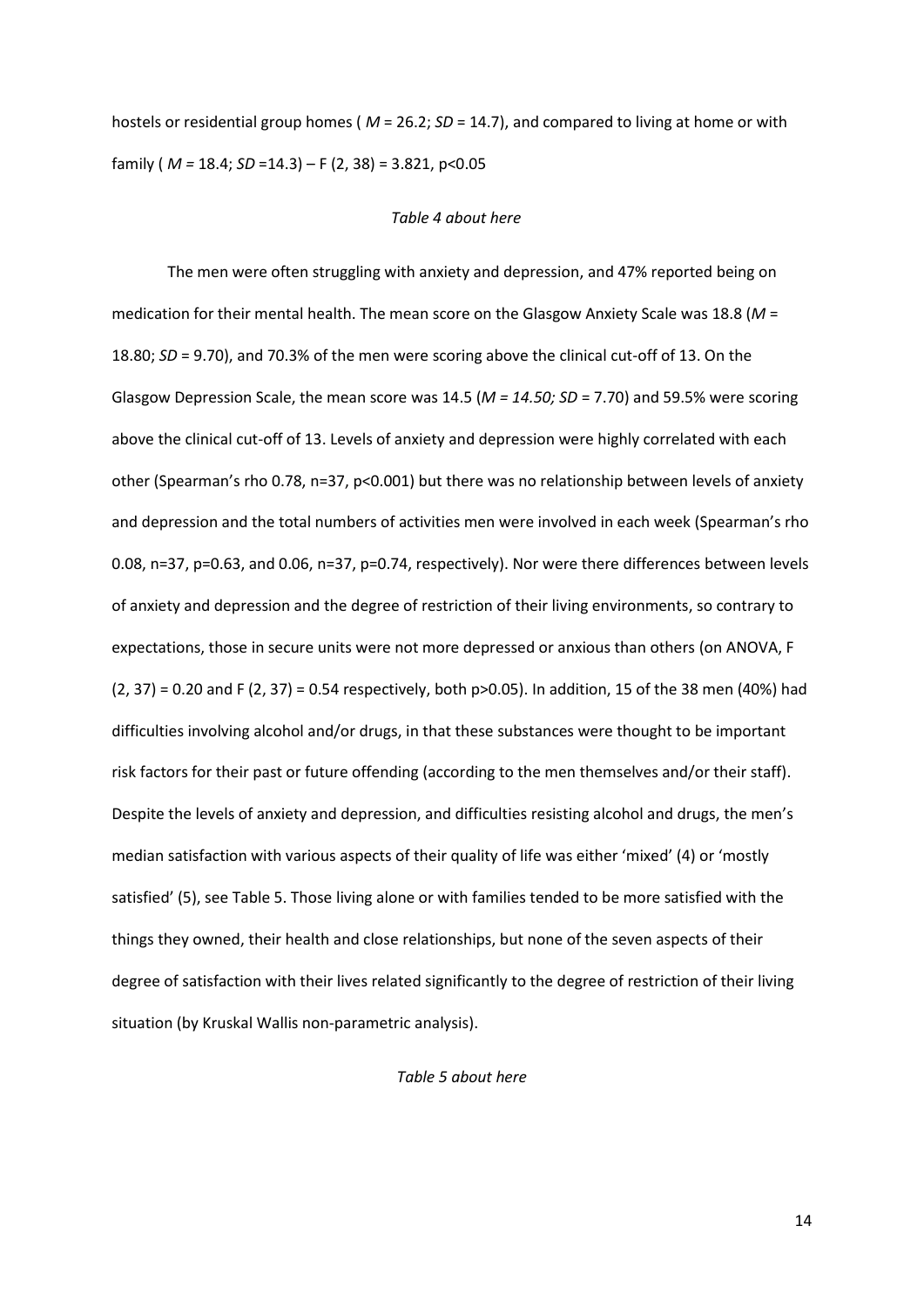More than half of the men had a probation officer (*n* = 22), who they tended to see once a week or once a fortnight. Half of the men (*n* 19) had a care manager/social worker (i.e., though most men seemed very unsure about this), and 22 had contacts with specialist health professionals (i.e., nurses, psychologists or psychiatrists on intellectual disabilities teams) during the time they were out of prison. Those with probation officers tended to be the ones who did not have healthcare support, and vice versa. In addition, more than half of the men (*n* = 21) had been in contact with the police since leaving prison, and eleven had been formally questioned by the police about offences. Of these 11, 8 spent nights in police cells and 8 appeared in court, 7 ending up with further convictions. Having a care manager/social worker or a probation officer did not seem to protect men from having contact with the police, but having health care worker contacts while out of prison was associated with a significantly reduced likelihood of police contacts ( $\chi^2(1, 38)$  = 4.35,  $p$  = <0.05), though this is based on a small sample so should be cautiously interpreted. Of the 7 men who had further convictions by the time of the T1 interviews, there were 4 cases of burglary/stealing, one of criminal damage and two of breached licence conditions (4 of these 7 men were the ones who were now back in prison).

#### **Discussion**

The men with ID who consented to take part in the study were mostly young and single and had committed crimes that attracted short sentences. Thus they had characteristics, in terms of age, marital status, and crimes, that were no surprise given previous studies of men with ID in prisons in the UK, Canada, America, Australia, and Norway (MacEachron, 1979; Crocker et al, 2007; Cockram, 2005a; Holland & Persson, 2001; Sondenaa et al, 2008; Murphy & Mason, 2014). On leaving prison, they went to a surprising variety of living situations, from the very restrictive (e.g., secure units) to the very unrestrictive (e.g., living alone or with family), and this did not appear to correlate with the seriousness of their crimes. In some areas of the country, healthcare staff informed the project that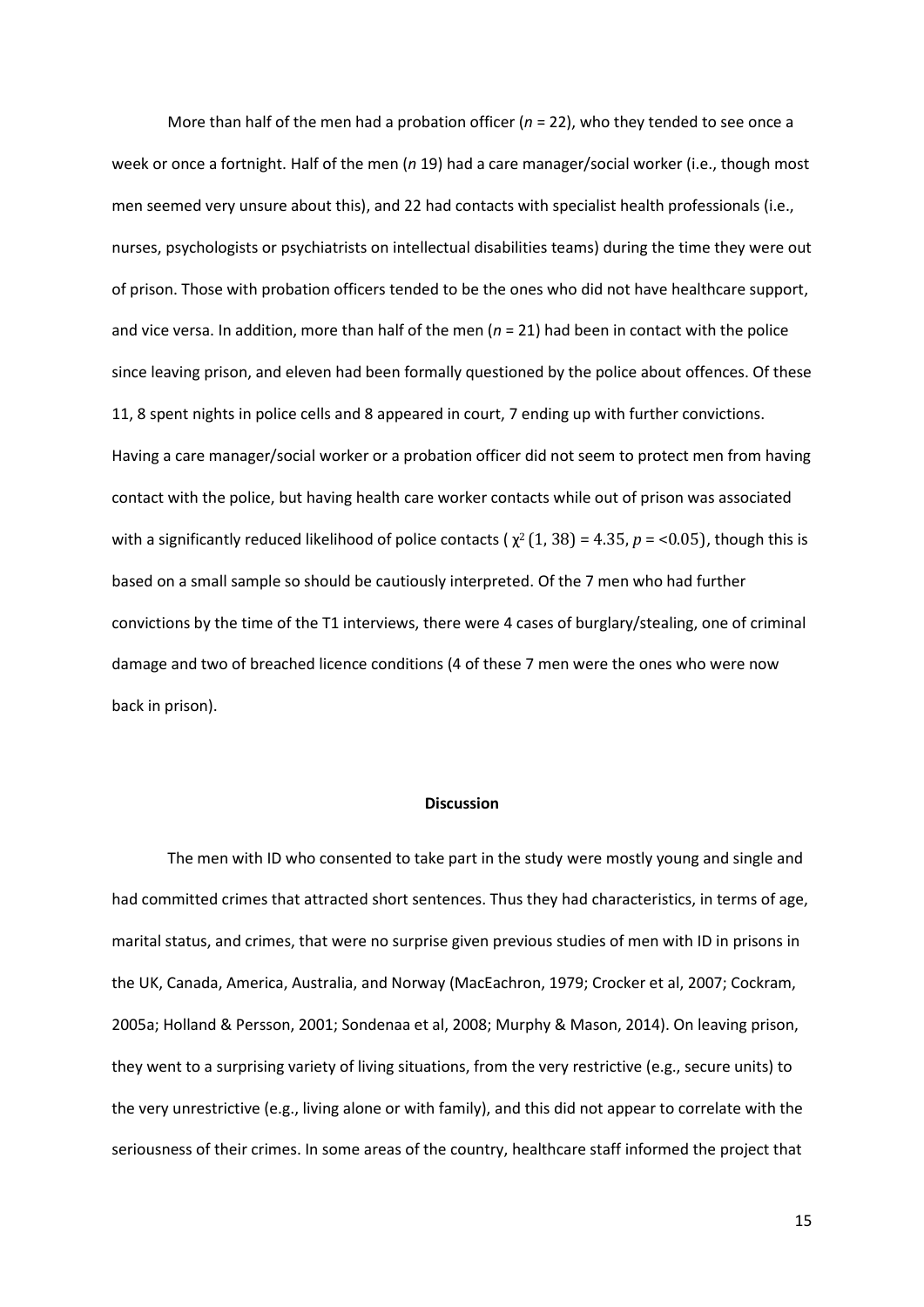they were trying to establish a logical care pathway for people with ID leaving prison, so that people could be transferred to a secure unit (and then leave to go to a 24-hour staffed home, and then gradually go to less restrictive settings). Thus for these men in this study, their place of residence was still in the secure unit. Nevertheless, this did not seem to be a typical path for most parts of the country, and it often seemed very arbitrary where a person went to live, determined by factors such as whether they had family members who would take them in, rather than by standardised risk assessments or by degrees of mental health difficulties. Cockram (2005a, 2005b) found an even higher percentage of ID offenders went to live with families on release from prison (about 50%) but this may have been because her follow-up period was longer than in the current study. It is thought that good family support protects people with ID from engaging in further crimes, as has been suggested by Wheeler et al (2014), but it is also true that *conflict* with families is not a protective factor (Wheeler et al, 2014), so services should not assume that settling a man back with his family is necessarily a good solution when he leaves prison.

Once placed in a setting, it appeared that many men had very little to do, even though this has been shown to be linked with offending (Wheeler et al, 2014). Extremely few men in this sample were working (even for a few hours per week) and only a small number were volunteering, as Cockram (2005b) also found. However, given that rates of employment for all people with ID are very low in the UK (of the order of 10%), compared to people without ID, it is perhaps not surprising that even fewer with offending histories obtained jobs. Nevertheless, given the consistent evidence that employment protects against re-offending in the general population (Soothill & Holmes, 1981; Uggen, 2000) and in the population with ID (Wheeler et al, 2014), it would seem important for men with ID to be occupied in structured activities even if they do not work. But the reality was that many men were extremely under-occupied, with the average number of half days with any structured activity whatsoever being only 4 (out of 10) on weekdays. There were, nevertheless,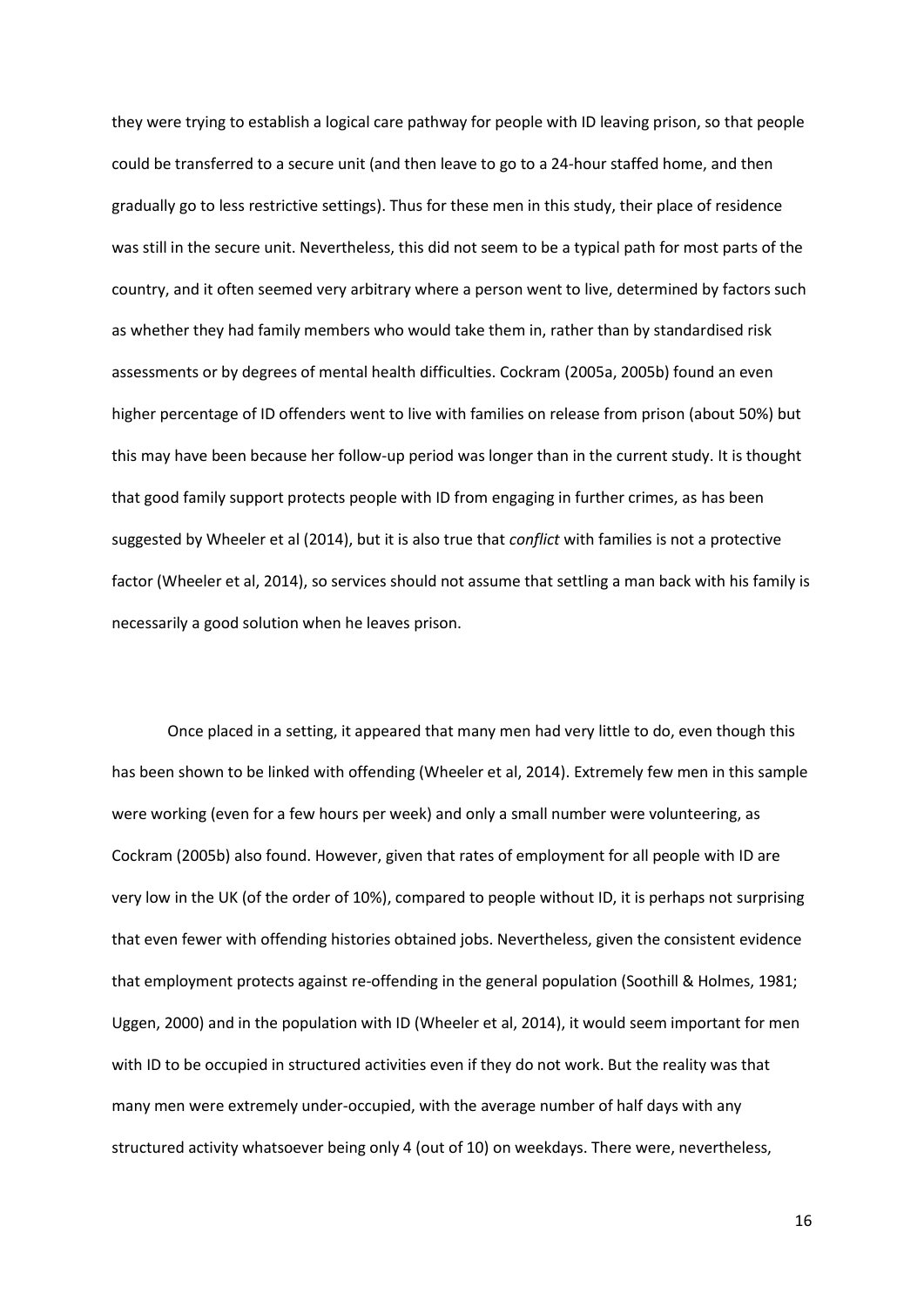some men who had very good structured programmes (such as the man who worked on a farm every day, funded by social services, and the man who worked on building and decorating with his father), showing that with good support from families and/or community intellectual disability teams, productive days are possible. Interestingly, there was no significant association between structured programmes and the degree of restriction of the living situation, nor with degree of depression and anxiety.

The estimated average size of social networks for the general population is 124 (Hill & Dunbar, 2003), with Dunbar (1993) suggesting that humans have the 'cognitive capacity' to hold social groupings of around 150 contacts. The men in this study however, had very limited social networks (*M* = 29), which were sometimes shockingly small (six men had 7 contacts or less), given that they had only mild ID. Using the same instrument (the Social Network Guide), Forrester-Jones et al. (2004) found the average network size of adults with mild to moderate ID to be 36, with this figure increasing to 42 once these individuals had been in supported employment for one year. Whilst still falling far short of general population estimates, the supported employment group in the Forrester-Jones et al study were faring far better than those in the present study. The average social network size of the men in this study was more akin to that found for adults with more moderate to severe ID (average network size=22) who had experienced deinstitutionalisation and were now living in the community (Forrester-Jones et al. 2006). It seemed that the men living with families, or alone with some support, had the smallest networks, as social network size was associated with degree of restrictiveness of the living situation. This no doubt resulted from the fact the most restrictive settings tended to be large units. However, it was also striking that some men living with families described being ostracised by the local communities, sometimes to the extent of having abusive graffiti drawn on the house walls. This illustrates the difficulty of living with the dual stigmatisation of intellectual disabilities and a history of offending.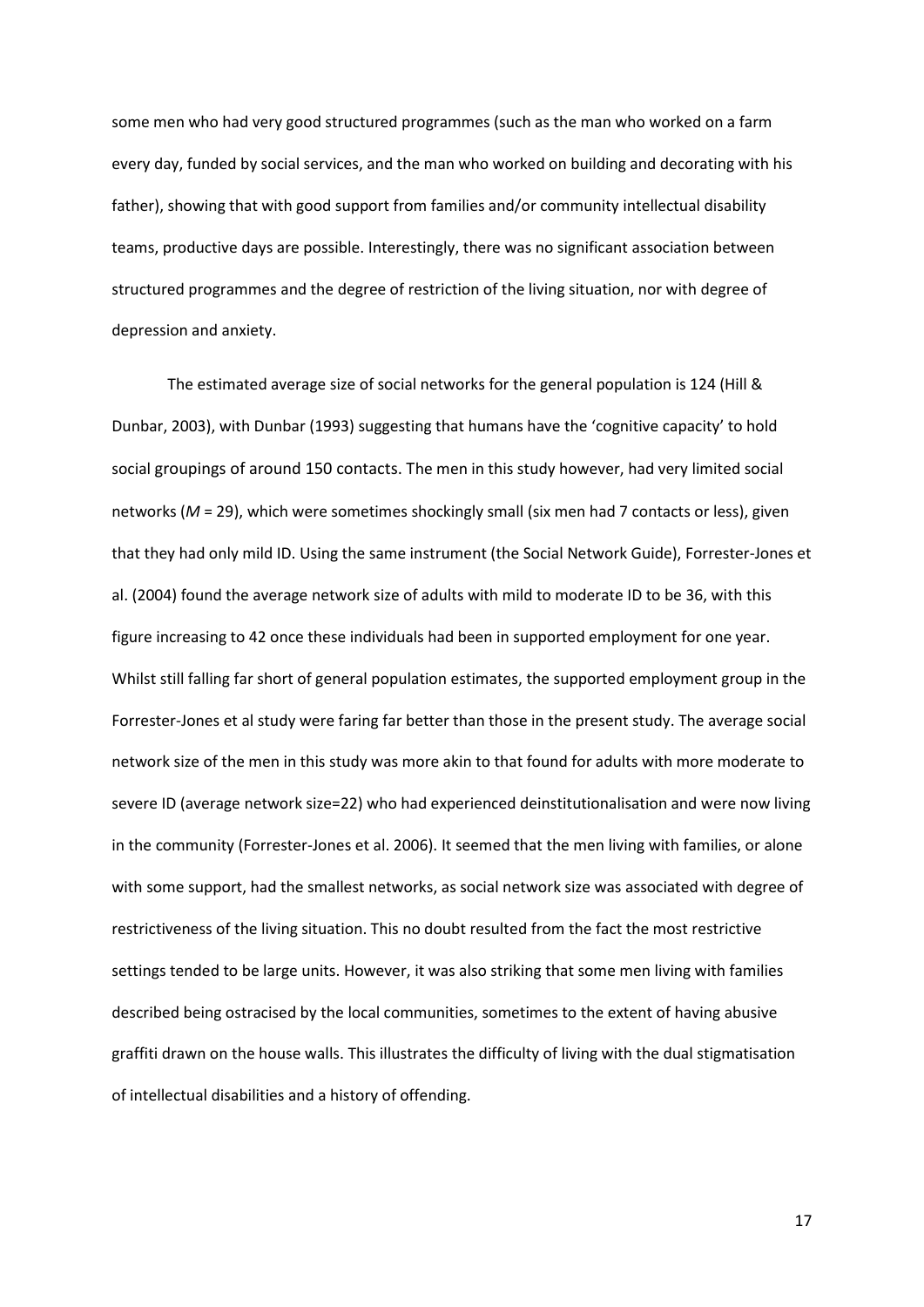Many men seemed to be in a rather fragile mental state. The levels of depression, anxiety and alcohol/substance misuse were extremely high, even though most men said they had felt worse when in prison. Hassiotis et al (2011) also reported high levels of mental health problems for men with ID in prison, while a number of researchers have commented on the high rates of alcohol misuse amongst offenders with ID (see Lindsay et al (2013) for a review). Given the high rates of anxiety and depression amongst the men in this study, it was surprising that only about half had any contact with specialist health services (i.e., community intellectual disability teams) and it was not unusual for probation officers to complain that they had referred the men to the community intellectual disability teams but been told they were not eligible for support. The men who were receiving such community intellectual disability team support did appear to be less likely to be in contact with the police, though caution should be exercised in generalising from such a small sample.

Overall, more than half of the men had been in contact with the police since leaving prison, and over half of these had been formally questioned about further crimes and/or breaking the conditions of their parole/licence. Even though the Time 1 interviews took place on average only 10 weeks after leaving prison, four men were already back in prison. Cockram (2005b) also found very high rates of re-offending in her sample of men with ID released from prison, as did Lund (1990) and Barron et al (2004), though their samples were not released specifically from prison. It is difficult to compare the reconviction rates for this study to those in non-ID populations, as the rates of reconviction vary with the jurisdiction, the age of the person, the original offence, the history of offences and of course the time since leaving prison (Cunliffe and Shepherd, 2007; Ministry of Justice, 2016). Suffice it to say that the general reconviction rate (within a year) in the UK is 24.5% (all disposals), while for those leaving prison it is 34.5% (Ministry of Justice, 2016). The follow-up of this cohort at Time 2 should give a better idea about whether those with ID are more frequently reconvicted.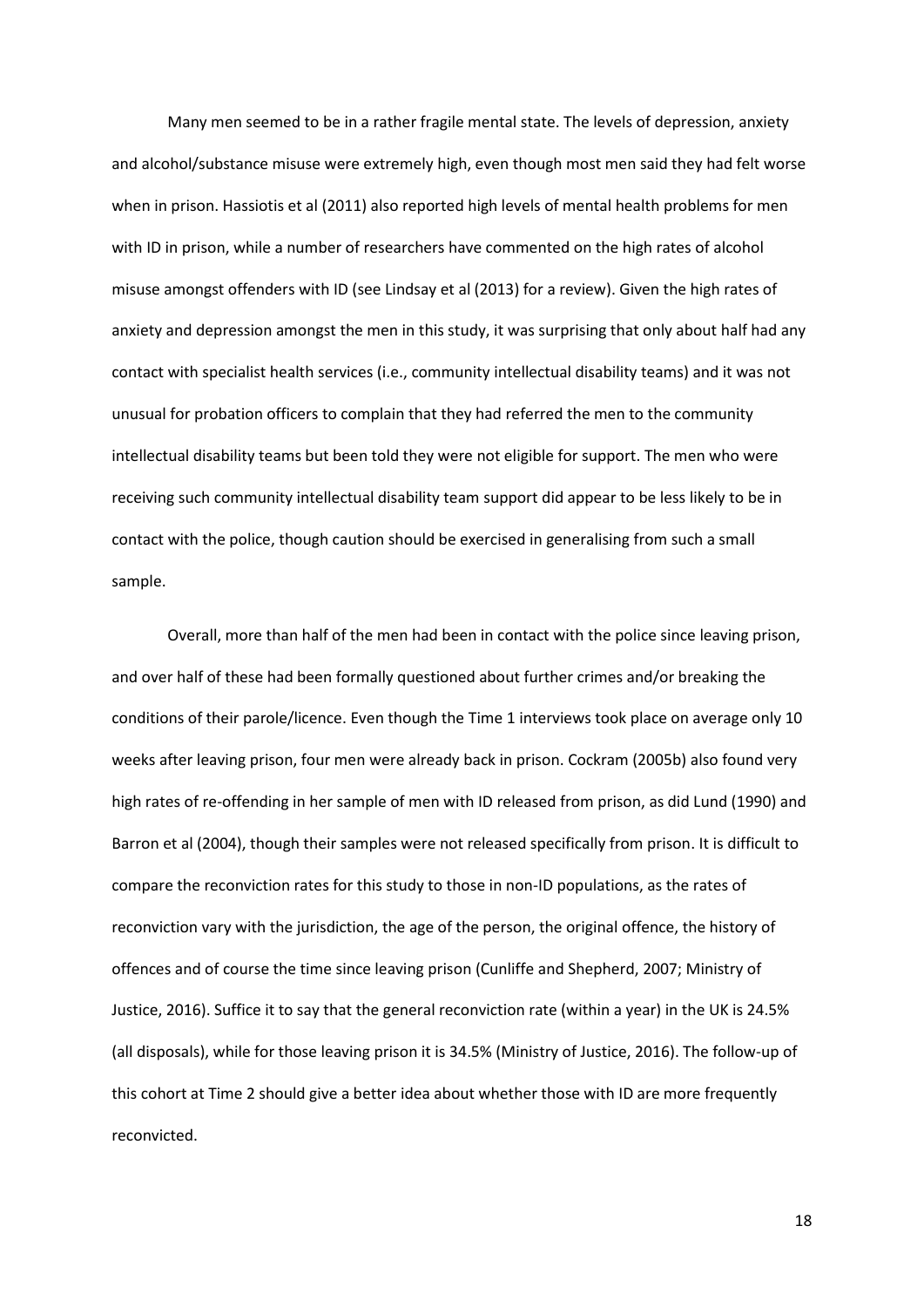The implications for services, however, are already very clear: they need to do better. In the UK, social care is the lead agency for people with intellectual disabilities. **All** men with intellectual disabilities, prior to release from prison, should have an allocated care manager who should meet with them, face to face (i.e. not just be a contact name on paper). It should be obligatory for social care to be involved, and they should not be allowed to argue that the person's mild degree of intellectual disability makes them ineligible for services. The care manager should plan with them where they should live, what they should do during the day, how they should receive support and/or treatment for mental health needs or other difficulties, to reduce their risk of re-offending. The care manager should also liaise with the probation services, where they are involved, and with the local community intellectual disability health team (if this is not already a joint social care/health care team), and they should also ensure family liaison. All too often services operate in 'silos', with criminal justice services (police, prison, probation) not communicating with health teams, and health teams not communicating with social care.

This study, though one of the first of its kind, had some limitations. It was a small study, far smaller than planned, because of the difficulties of recruiting participants in prisons and tracking them once released. It was not possible within the resources of the study to recruit a non-disabled comparison group but similar studies of non-disabled prisoners, for example, Byng et al.'s (2012) study of the health of prisoners released from prison, had even greater drop-out rates (i.e., only 27% of Byng's 313 people referred to the project were interviewed at the first follow-up), so that it seems likely that this group of people, with their chaotic lives, are a very difficult group to recruit and to track. It is also possible that the difficulty of keeping track of people is not randomly distributed. For example, in this study it may be that more of those living alone were lost to follow-up, compared to those living with family or with staff.

Despite the limitations of this study, what is clear is that this is a group of very vulnerable people. They have high rates of mental health needs, relatively poor social networks and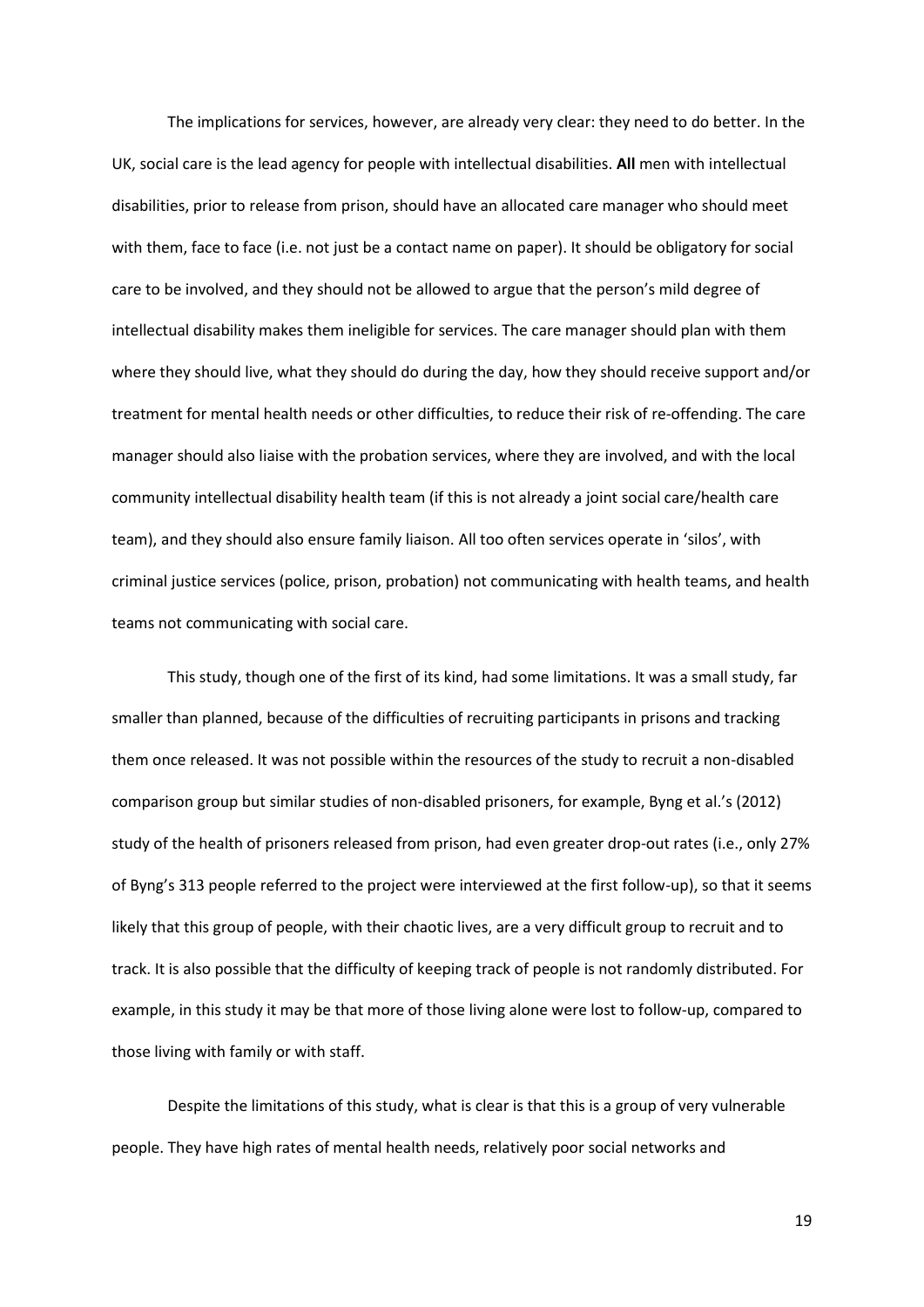unstructured days, and high rates of re-arrest by the police. Nevertheless, what was also apparent was that in some parts of the country, where social services, probation and health worked together, very successful resettlement did take place.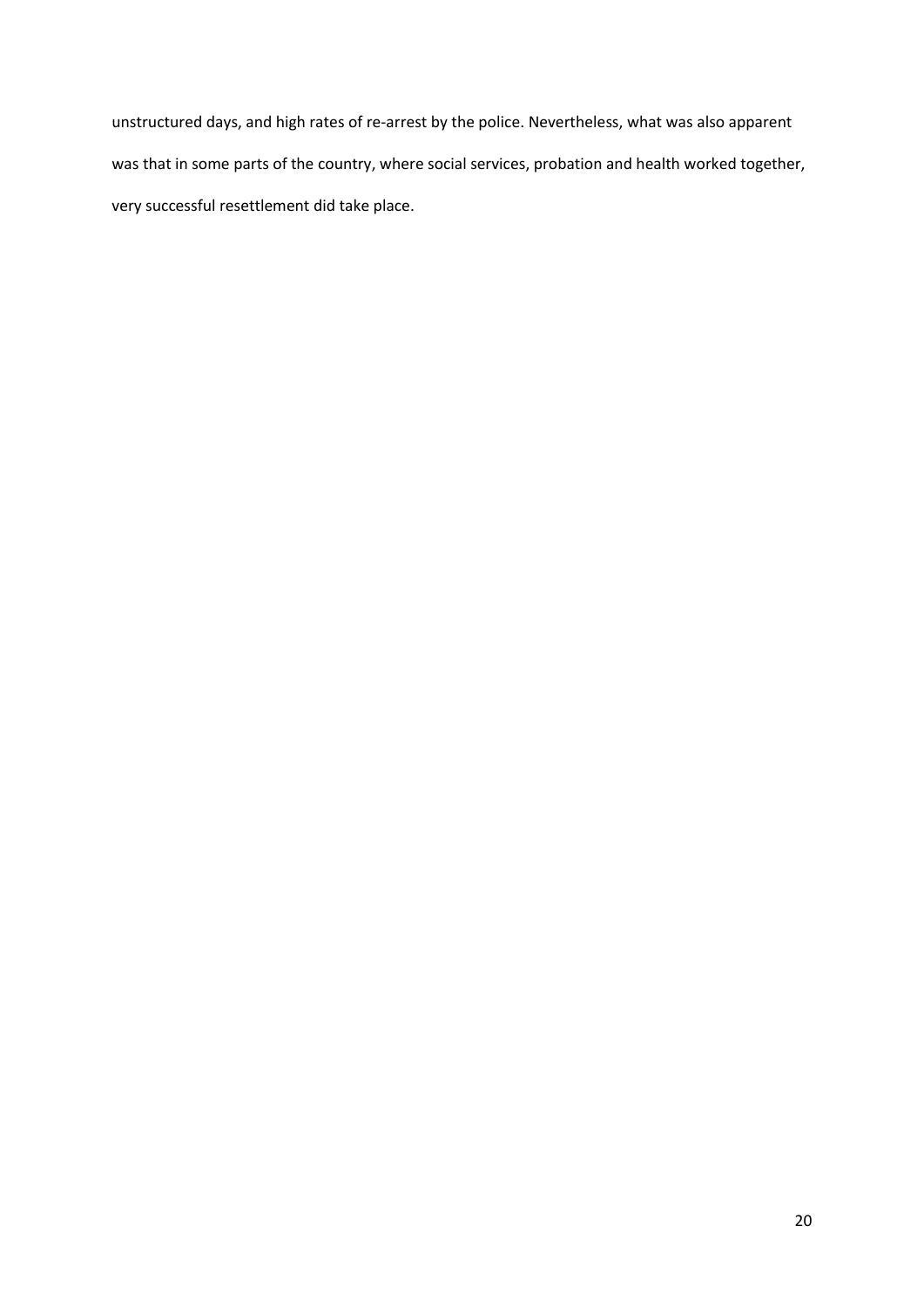## **Acknowledgements**

We would like to thank all the men who took part in this study, and the staff who we interviewed, as well as the prisons and community teams who participated. We are grateful to SSCR for funding the study.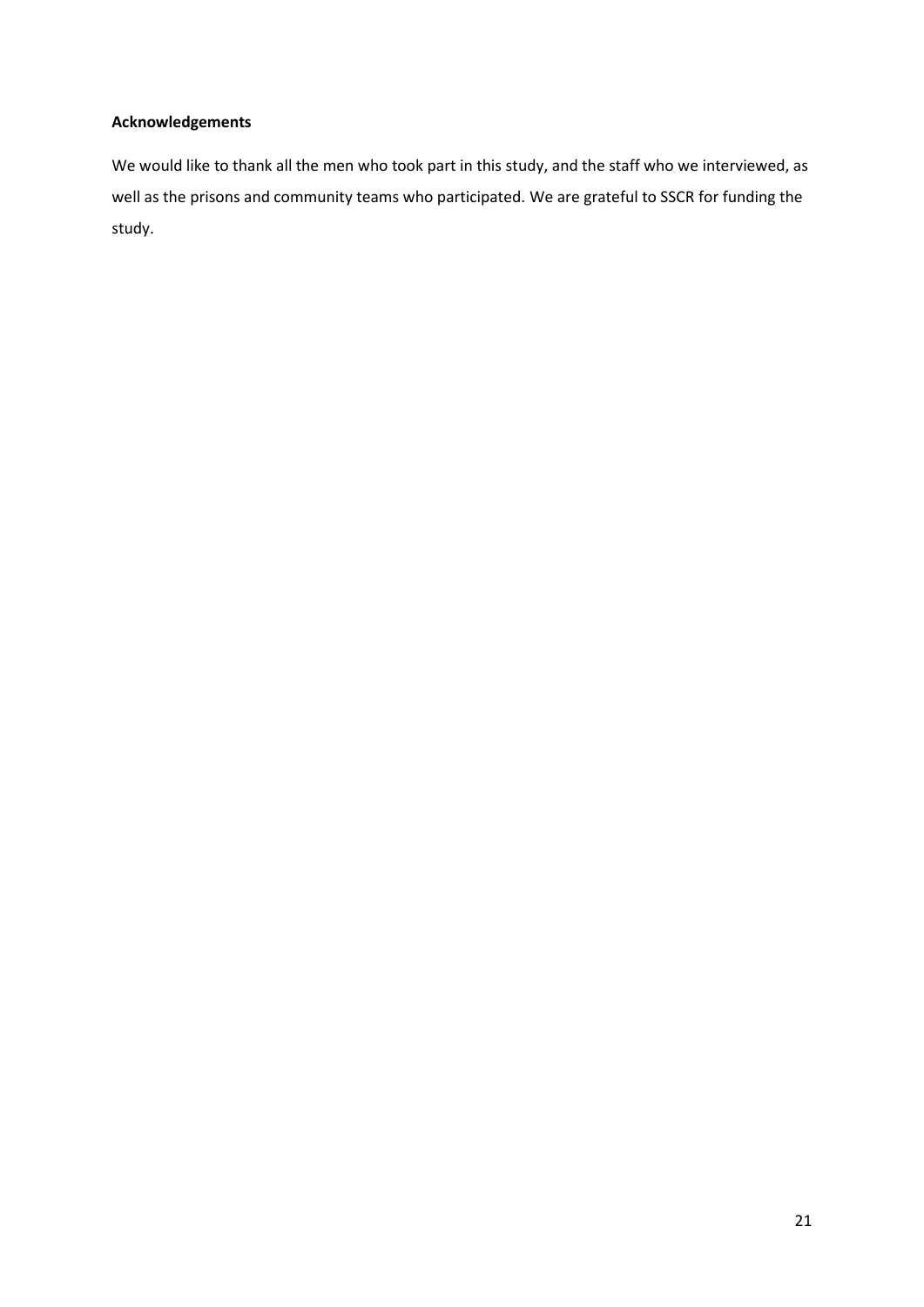#### **References**

- Barron, P., Hassiotis, A., & Banes, J. (2004). Offenders with intellectual disability: a prospective comparative study. *Journal of Intellectual Disability Research, 48 (1)*, 69-76. doi: [10.1111/j.1365-2788.2004.00581.x](http://dx.doi.org/10.1111/j.1365-2788.2004.00581.x)
- Beecham, J., & Knapp, M. (1992). Costing psychiatric interventions. In G. Thornicroft, C.R.Brewin & J. Wing (Eds.), *Measuring Mental Health Needs* (pp. 163-183). London: Gaskell.
- Brown, B.S., & Courtless, T.F. (1971). *The Mentally Retarded Offender*. Washington DC: U.S. Government Printing Office, Dept of Health Education and Welfare Publication No. 72-90-39. doi: [10.1037/e520882009-001](http://dx.doi.org/10.1037/e520882009-001)
- Byng, R., Quinn, C., Sheaff, R., Samele, C., Duggan, S., Harrison, D., . . . Campbell, J. (2012). *COCOA: Care for Offenders Continuity of Access*. Final report, NIHR Service Delivery and Organisation Programme, Project 08/1713/210, NIHR. *Retrieved from http://socialwelfare.bl.uk/subjectareas/services-client-groups/adult-*

*offenders/nihrhealthservicesanddeliveryresearchprogramme/1542302012\_SDO\_FR\_08- 1713-210\_V01.pdf* 

- Clare, I.C.H., & Gudjonsson, G.H. (1991). Recall and understanding of the caution and rights in police detention among persons of average intellectual ability and persons with a mental handicap. *Issues in Criminological and Legal Psychology*, *17 (1)*, 34-42.
- Clare, I.C.H., & Gudjonsson, G.H. (1995). The vulnerability of suspects with intellectual disabilities during police interviews: a review and experimental study of decision-making. *Mental Handicap Research, 8 (2),* 110-128. doi: [10.1111/j.1468-3148.1995.tb00149.x](http://dx.doi.org/10.1111/j.1468-3148.1995.tb00149.x)
- Cockram, J. (2005a). People with an intellectual disability in the prisons. *Psychiatry, Psychology & Law, 12 (1)*, 163-173. doi: [10.1375/pplt.2005.12.1.163](http://dx.doi.org/10.1375/pplt.2005.12.1.163)

Cockram, J. (2005b). Careers of offenders with an intellectual disability: the probabilities of rearrest.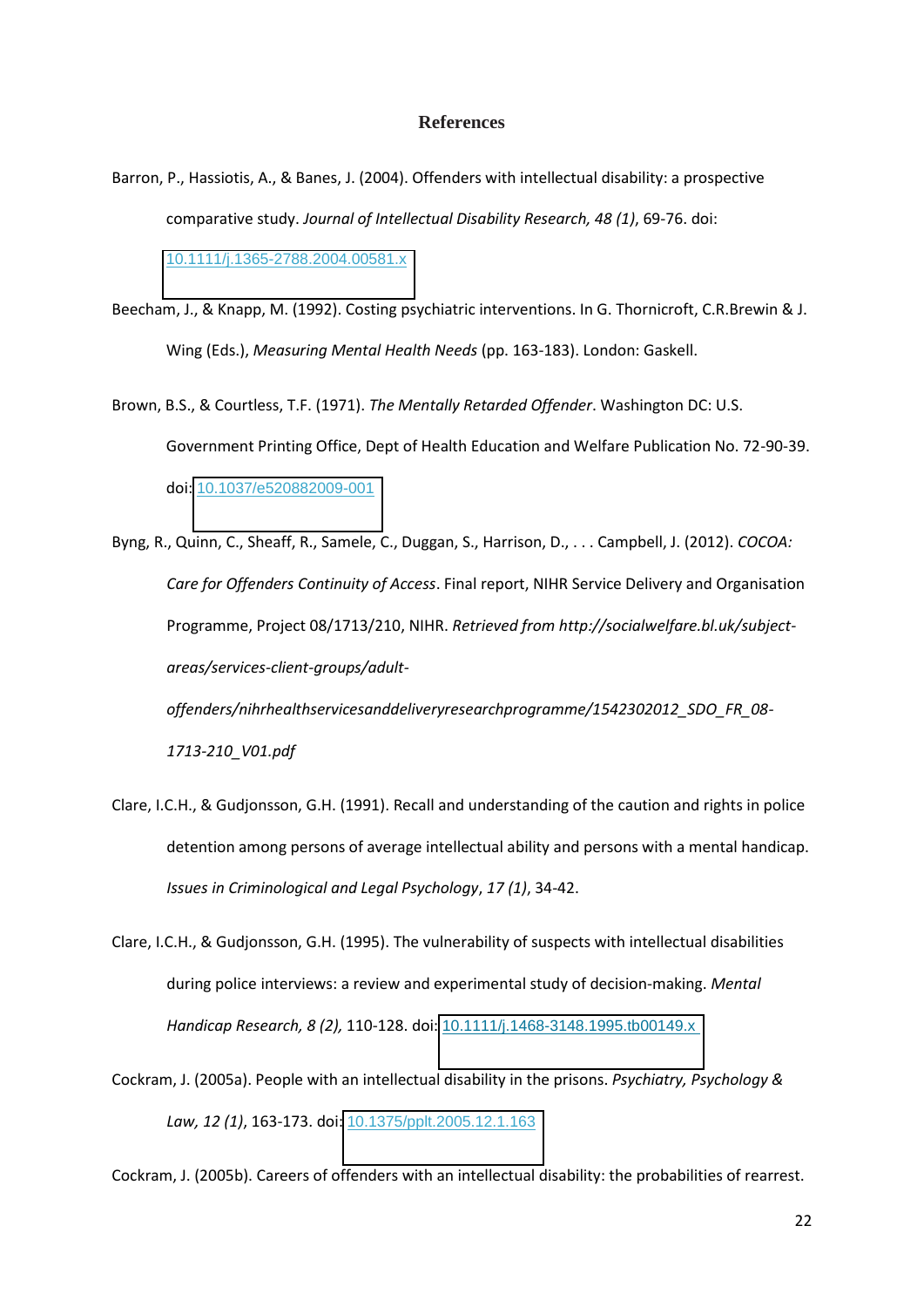*Journal of Intellectual Disability Research, 49 (7),* 525-536. doi: [10.1111/j.1365-](http://dx.doi.org/10.1111/j.1365-2788.2005.00707.x) [2788.2005.00707.x](http://dx.doi.org/10.1111/j.1365-2788.2005.00707.x) 

- Crocker, A.G., Cote, G., Toupin, J., & St-Onge, B. (2007). Rate and characteristics of men with an intellectual disability in pre-trial detention. *Journal of Intellectual & Developmental Disability, 32 (2)*, 143-152. doi: [10.1080/13668250701314053](http://dx.doi.org/10.1080/13668250701314053)
- Cummins, R.A. (1997). *Comprehensive Quality of Life Scale Adult Manual*. 5<sup>th</sup> edition. School of Psychology, Deakin University, Australia.
- Cunliffe, J. & Shepherd, A. (2007). Re-offending of adults: results from the 2004 cohort. Research, Development and Statistics Directorate, Home Office, UK.
- Cuthill, F.M., Espie, C.A., & Cooper, S.A. (2003). Development and psychometric properties of the Glasgow Depression Scale for people with a learning disability. *British Journal of Psychiatry, 182 (4),* 347-353. doi: [10.1192/bjp.182.4.347](http://dx.doi.org/10.1192/bjp.182.4.347)
- Department of Health. (2009). Lord Bradley's Review of People with Mental Health Problems or *Learning Disabilities in the Criminal Justice System.* Retrieved from www.dh.gov.uk/en/Publicationsandstatistics/Publications/PublicationsPolicyAndGuidance/D H\_098694.
- Dunbar, R.I.M. (1993). Coevolution of neocortical size, group size and language in humans. *Behavioural and Brain Sciences, 16 (4)*, 681-735. doi: [10.1017/s0140525x00032325](http://dx.doi.org/10.1017/s0140525x00032325)
- Fazel, S., Xenitidis, K., & Powell, J. (2008). The prevalence of intellectual disabilities among 12000 prisoners: a systematic review. *International Journal of Law & Psychiatry, 31 (4)*, 369-373. doi: [10.1016/j.ijlp.2008.06.001](http://dx.doi.org/10.1016/j.ijlp.2008.06.001)
- Forrester-Jones, R.V.E., & Grant, G. (1997). *Resettlement from Large Psychiatric Hospital to Small Community Residence.* Aldershot: Avebury.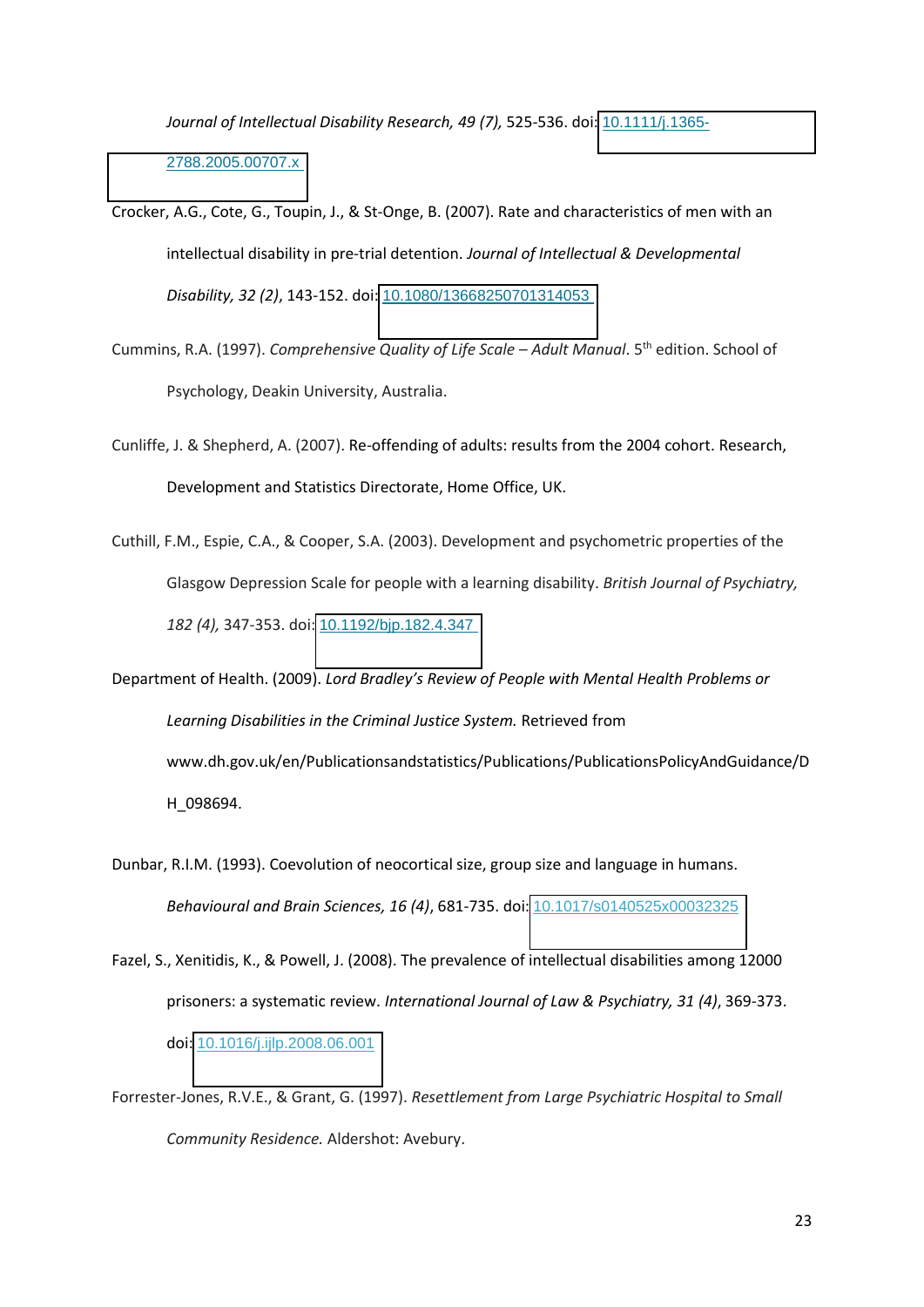- Forrester-Jones, R., Jones, S., Heason, S., & Di'Terlizzi, M. (2004). Supported employment: a route to social networks. *Journal of Applied Research in Intellectual Disabilities, 17 (3)*, 199-208. doi: [10.1111/j.1468-3148.2004.00199.x](http://dx.doi.org/10.1111/j.1468-3148.2004.00199.x)
- Forrester-Jones, R.V.E., Carpenter, J., Coolen-Schrijner, P., Cambridge, P., Tate, A., Beecham, J., . . .Woof, D. (2006). The social networks of people with intellectual disability living in the community 12 years after resettlement from long-stay hospitals. *Journal of Applied Research in Intellectual Disabilities, 19 (4), 285-295. doi: 10.1111/j.1468-3148.2006.00263.x*
- Forrester-Jones, R.V.E., Carpenter, J., Coolen-Schrijner, P., Cambridge, P., Tate, A., Hallam, A., . . .Wooff, D.(2012). Good friends are hard to find? The social networks of people with mental illness 12 years after deinstitutionalisation. *Journal of Mental Health*, *21 (1)*, 4-14. doi: [10.3109/09638237.2011.608743](http://dx.doi.org/10.3109/09638237.2011.608743)
- Fulero, S.M., & Everington, C. (1995). Assessing competence to waive Miranda rights in defendants with mental retardation. *Law and Human Behaviour, 19 (5),* 533-543. doi: [10.1007/bf01499342](http://dx.doi.org/10.1007/bf01499342)
- Glaser, W., & Deane, K. (1999) Normalisation in an abnormal world: a study of prisoners with an intellectual disability. *International Journal of Offender Therapy and Comparative Criminology, 43*, 338-356. [doi: 10.1177/0306624X99433007](http://dx.doi.org.chain.kent.ac.uk/10.1177/0306624X99433007)
- Gray, N.S., Fitzgerald, S., Taylor, J., MacCulloch, M.J., & Snowden, R.J. (2007). Predicting future reconvictions in offenders with intellectual disabilities: The predictive efficacy of VRAG, PCL-SV and the HCR-20. *Psychological Assessment, 19 (4)*, 474-479. doi: [10.1037/1040-](http://dx.doi.org/10.1037/1040-3590.19.4.474) [3590.19.4.474](http://dx.doi.org/10.1037/1040-3590.19.4.474)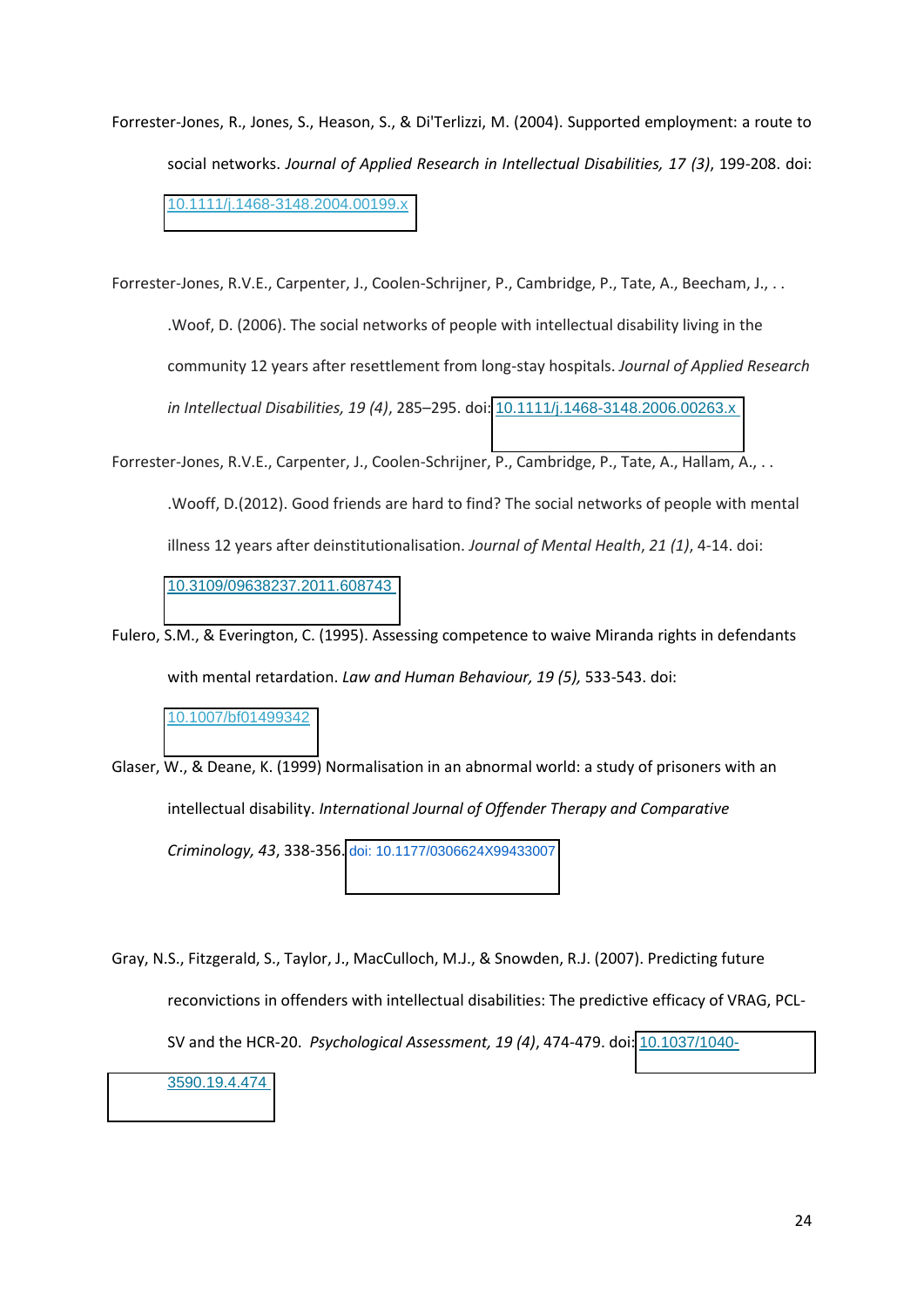- Gudjonsson, G., Clare, I.C.H., Rutter, S., & Pearse, J. (1993). *Persons at Risk During Interviews in Police Custody: The Identification of Vulnerabilities*. The Royal Commission of Criminal Justice, Research Study no. 12. London: H.M.S.O
- Hassiotis, A., Gazizova, D., Akinlonu, L., Bebbington, P., Meltzer, H., & Strydom, A. (2011). Psychiatric morbidity in prisoners with intellectual disabilities: analysis of prison survey data for England and Wales. *British Journal of Psychiatry, 199 (2)*, 156-157. doi: [10.1192/bjp.bp.110.088039](http://dx.doi.org/10.1192/bjp.bp.110.088039)
- Hayes, S. (1993). *People with an Intellectual Disability and the Criminal Justice System: Appearances Before the Local Courts* (Research Report 4). Sydney: New South Wales Reform Commission Report. Retrieved from

http://www.lawreform.justice.nsw.gov.au/Pages/lrc/lrc\_completed\_projects/lrc\_completed projects1990\_1999/lrc\_peoplewithanintellectualdisabilityandthecriminaljusticesystem.aspx

- Hayes, S.C. (1996.*) People with an Intellectual Disability and the Criminal Justice System: Two Rural Courts.* Research Report Number 5. Sydney: NSW Law Reform Commission. Retrieved from http://www.lawreform.justice.nsw.gov.au/Pages/lrc/lrc\_completed\_projects/lrc\_completed projects1990\_1999/lrc\_peoplewithanintellectualdisabilityandthecriminaljusticesystem.aspx
- Holland, S., & Persson, P. (2011). Intellectual disability in the Victorian prison system: characteristics of prisoners with an intellectual disability released from prison in 2003-2006. *Psychology, Crime & Law, 17 (1)*, 25-41. doi: [10.1080/10683160903392285](http://dx.doi.org/10.1080/10683160903392285)

Hill, R.A., & Dunbar, R.I.M. (2003). Social network size in humans. *Human Nature, 14 (1)*, 53-72. doi: [10.1007/s12110-003-1016-y](http://dx.doi.org/10.1007/s12110-003-1016-y) 

Kebbell, M.R., & Hatton, C. (1999). People with mental retardation as witnesses in court: a review. *Mental Retardation, 37 (3)*, 179-187. doi: [10.1352/0047-](http://dx.doi.org/10.1352/0047-6765(1999)037%3C0179:pwmraw%3E2.0.co;2) [6765\(1999\)037<0179:pwmraw>2.0.co;2](http://dx.doi.org/10.1352/0047-6765(1999)037%3C0179:pwmraw%3E2.0.co;2)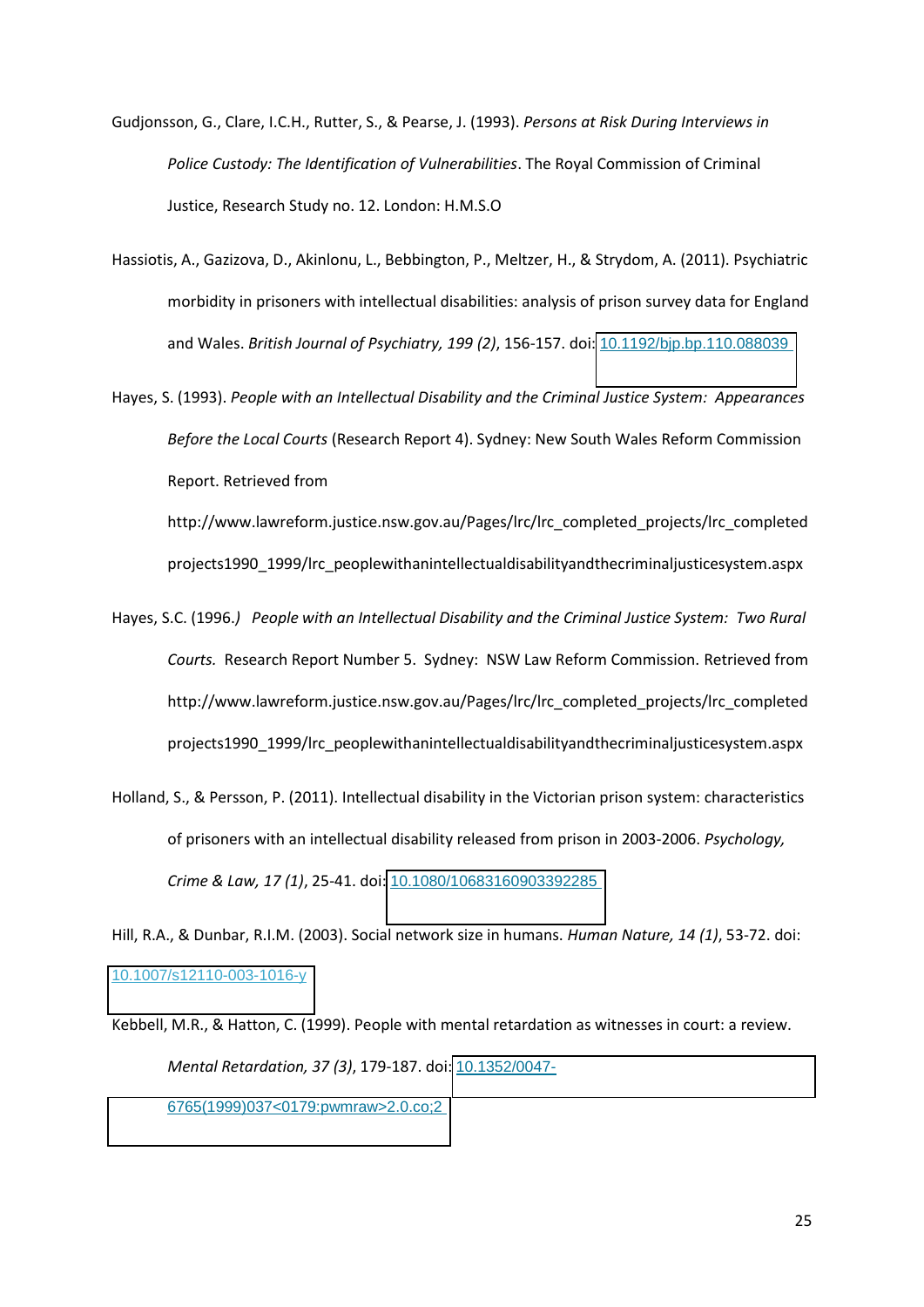- Lindsay, W.R., Carson, D., Holland, A.J., Taylor, J.L., O'Brien, G., Wheeler, J.R., & Steptoe, S. (2013). Alcohol and its relationship to offence variables in a cohort of offenders with intellectual disability. *Journal of Intellectual and Developmental Disabilities, 38*, 325-331.
- Lindsay, W.R., O'Brien, G., Carson, D., Holland, A.J., Taylor, J.L., Wheeler, J.R., . . . Johnston, S. (2010). Pathways into services for offenders with intellectual disabilities: Childhood experiences, diagnostic information and offence variables. *Criminal Justice and Behavior*, *37 (6)*, 678-694. doi: [10.1177/0093854810363725](http://dx.doi.org/10.1177/0093854810363725)
- Lund, J. (1990). Mentally retarded criminal offenders in Denmark. *British Journal of Psychiatry, 156*, 726-731. [doi: 10.1192/bjp.156.5.726](http://dx.doi.org.chain.kent.ac.uk/10.1192/bjp.156.5.726)
- Lyall, I., Holland, A.J., Collins, S., & Styles, P. (1995). Incidence of persons with a learning disability detained in police custody: A needs assessment for service development. *Medicine, Science and the Law*, *35 (1),* 61-71. doi: 10.1177/002580249503500113
- MacEachron, A. E. (1979). Mentally retarded offenders: prevalence and characteristics. *American Journal of Mental Deficiency, 84 (2),* 165-76.
- Mason, J., & Murphy, G.H. (2002a). People with intellectual disabilities on probation: an initial study. *Journal of Community & Applied Social Psychology, 12 (1),* 44-55. doi: [10.1002/casp.648](http://dx.doi.org/10.1002/casp.648)
- Mason, J., & Murphy, G. (2002b). People with intellectual disabilities on probation: prevalence and outcome. *Journal of Intellectual Disability Research, 46 (3)*, 230-238. doi: [10.1046/j.1365-](http://dx.doi.org/10.1046/j.1365-2788.2002.00399.x) [2788.2002.00399.x](http://dx.doi.org/10.1046/j.1365-2788.2002.00399.x)
- McKenzie, K., & Paxton, D. (2006). *Learning Disability Screening Questionnaire*. Edinburgh: GCM Records.
- Mindham, J., & Espie, C.A. (2003). Glasgow Anxiety Scale for people with an intellectual disability (GAS-ID): development and psychometric properties of a new measure for use with people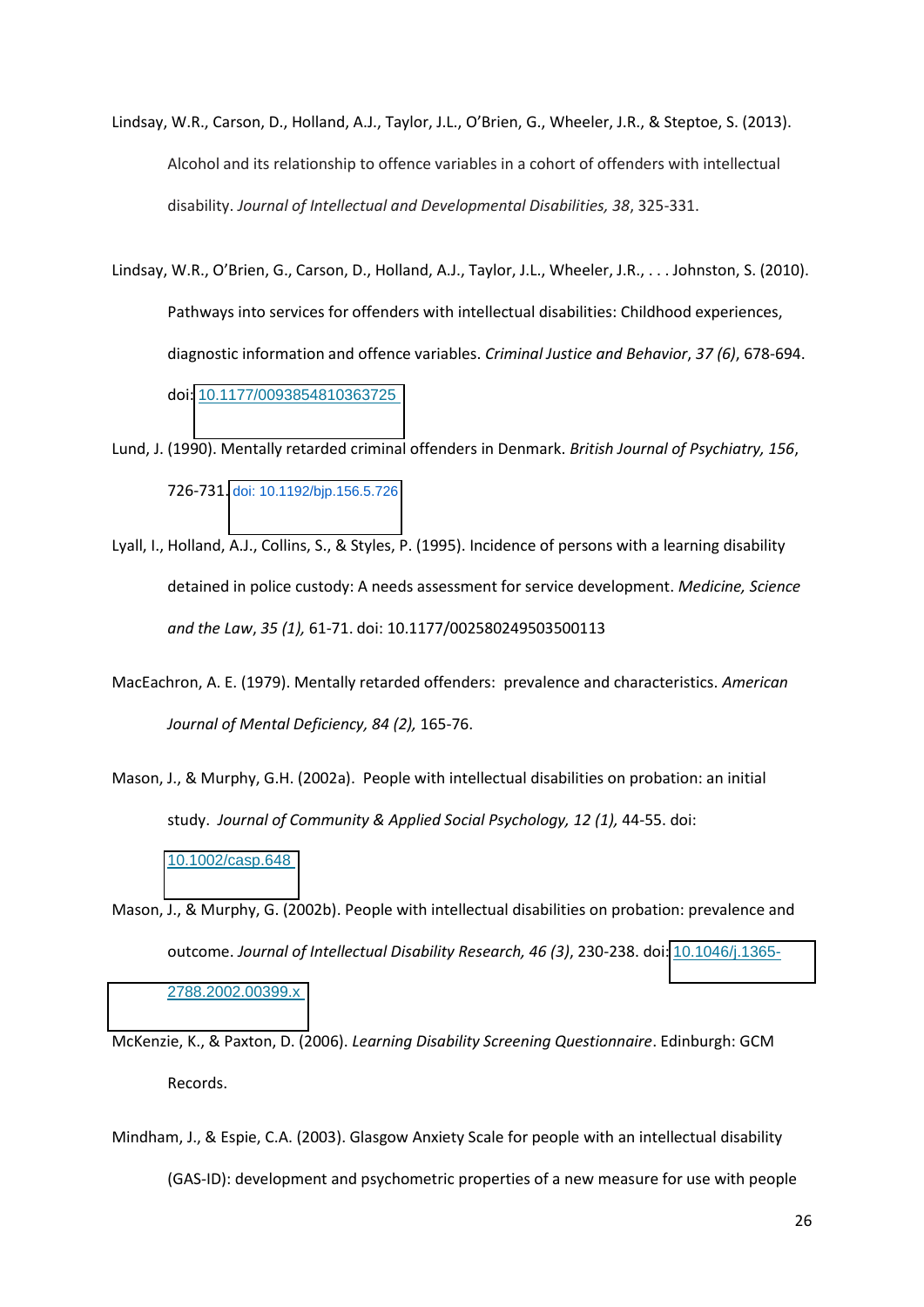with mild intellectual disability. *Journal of Intellectual Disability Research, 47 (1)*, 22-30. doi: [10.1046/j.1365-2788.2003.00457.x](http://dx.doi.org/10.1046/j.1365-2788.2003.00457.x) 

- Ministry of Justice (2016). *Proven Reoffending Statistics Quarterly Bulletin, January to December 2014*. London, Ministry of Justice.
- Murphy, G.H., Gardner, J. & Freeman, M. J. (2015). Screening prisoners for intellectual disabilities in three English prisons. *Journal of Applied Research in Intellectual Disabilities.* [doi:](http://dx.doi.org.chain.kent.ac.uk/10.1111/jar.12224)  [10.1111/jar.12224](http://dx.doi.org.chain.kent.ac.uk/10.1111/jar.12224)
- Murphy, G., Harnett, H., & Holland, A.J. (1995). A survey of intellectual disabilities amongst men on remand in prison. *Mental Handicap Research, 8 (2), 81-98. doi:* [10.1111/j.1468-](http://dx.doi.org/10.1111/j.1468-3148.1995.tb00147.x) [3148.1995.tb00147.x](http://dx.doi.org/10.1111/j.1468-3148.1995.tb00147.x)
- Murphy, G.H., & Mason, J. (2014). Forensic and offending behaviours. In E. Tsakanikos and J. McCarthy (Eds.), *Handbook of Psychopathology in Intellectual Disability: Research Practice & Policy (pp. 281-303).* New York: Springer Science.
- O'Connell, M.J., Garmoe, W., & Goldstein, N.E. (2005). Miranda comprehension in adults with mental retardation and the effects of feedback style on suggestibility. *Law and Human Behavior, 29 (3)*, 359-369. doi: [10.1007/s10979-005-2965-y](http://dx.doi.org/10.1007/s10979-005-2965-y)
- Perlman, N.B., Ericson, K.I., Esses, V.M., & Isaacs, B.J. (1994). The developmental handicapped witness: competency as a function of question format. *Law and Human Behavior, 18*, 171- 187. [doi: 10.1007/BF01499014](http://dx.doi.org.chain.kent.ac.uk/10.1007/BF01499014)
- Scheyett, A., Vaughn, J., Taloy, M., & Parish, S. (2009). Are we there yet? Screening processes for intellectual and developmental disabilities in jail settings. *Intellectual and Developmental Disabilities, 47 (1),* 13-23. doi: [10.1352/2009.47:13-23](http://dx.doi.org/10.1352/2009.47:13-23)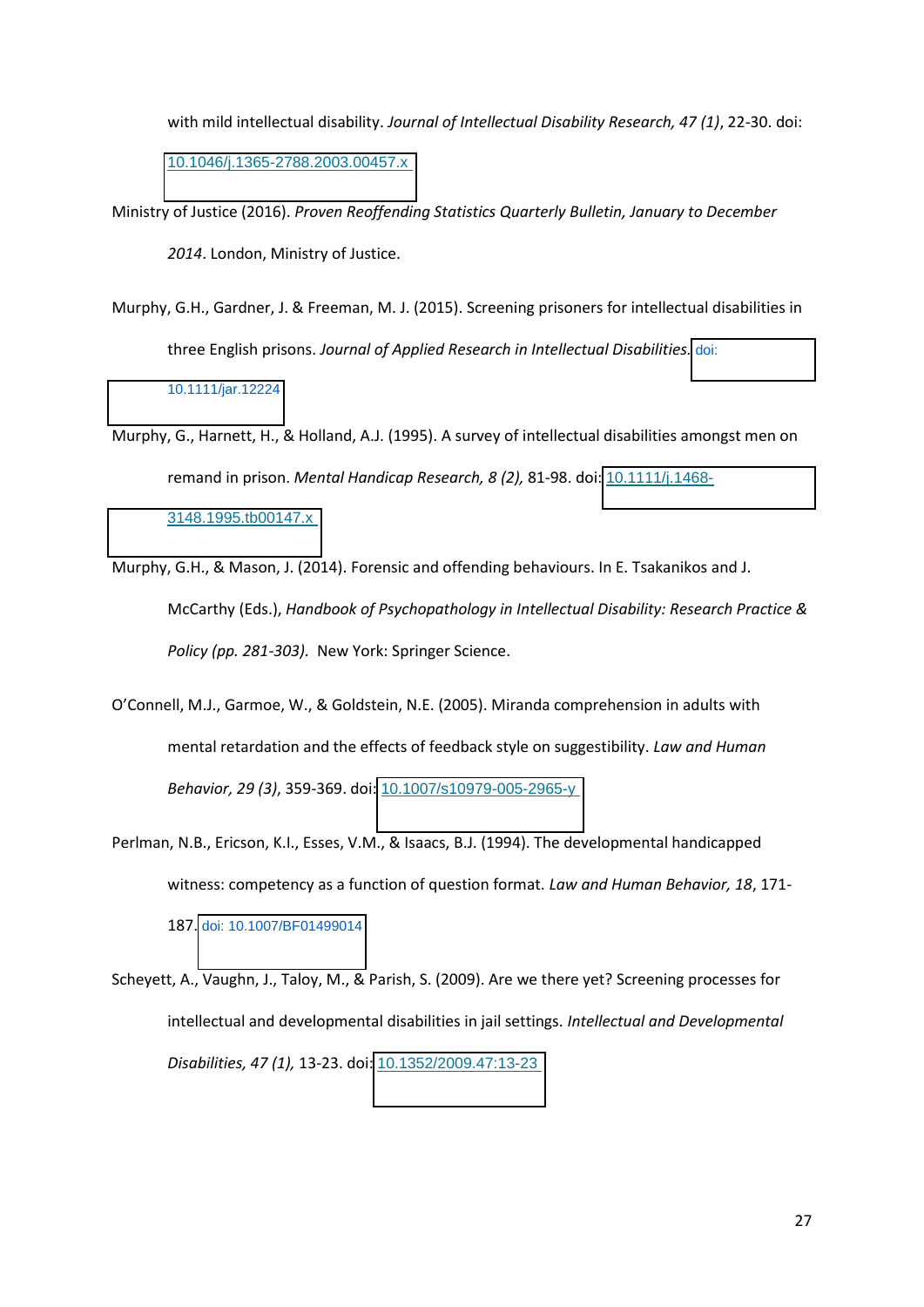- Sondenaa, E., Rasmussent, K., Palmstierna, T., & Nottesstad, J. (2008). The prevalence and nature of intellectual disability in Norwegian prisons. *Journal of Intellectual Disability Research, 52 (12)*, 1129-1137. doi: [10.1111/j.1365-2788.2008.01072.x](http://dx.doi.org/10.1111/j.1365-2788.2008.01072.x)
- Soothill, K., & Holmes, J. (1981). Finding employment for ex-prisoners: A ten-year follow-up study. *The Howard Journal of Criminal Justice*, *20 (1-3)*, 29-36. doi: [10.1111/j.1468-](http://dx.doi.org/10.1111/j.1468-2311.1981.tb00420.x) [2311.1981.tb00420.x](http://dx.doi.org/10.1111/j.1468-2311.1981.tb00420.x)
- Talbot, J. (2008). *Prisoners' Voices: Experiences of the Criminal Justice System by Prisoners with Learning Disabilities and Difficulties*. London: Prison Reform Trust. Retrieved from http://www.prisonreformtrust.org.uk/Portals/0/Documents/No%20One%20Knows%20repo rt-2.pdf
- Tracy, E.M., & Abell, N. (1994). Social network map: Some further refinements on administration. *Social Work Research, 18 (1)*, 56-60. doi: 10.1093/swr/18.1.56
- Vanny, K., Levy, M.H., Greenberg, D.M., & Hayes, S. (2009). Mental illness and intellectual disability in Magistrates Courts in New South Wales, Australia. *Journal of Intellectual Disability Research, 53 (3), 289-297.* doi*:* [10.1111/j.1365-2788.2008.01148.x](http://dx.doi.org/10.1111/j.1365-2788.2008.01148.x)
- Wheeler, J.R., Holland, A.J., Bambrick, M., Lindsay, W.R., Carson, D., Steptoe, L., . . . O'Brien, G. (2009). Community services and people with intellectual disabilities who engage in antisocial or offending behaviour: referral rates, characteristics and care pathways. *Journal of Forensic Psychology & Psychiatry, 20 (5)*, 717-740. doi: [10.1080/14789940903174048](http://dx.doi.org/10.1080/14789940903174048)
- Wheeler, J., Clare, I.C.H. & Holland, A.J. (2014) What can social and environmental factors tell us about the risk of offending by people with intellectual disabilities? *Psychology, Crime & Law*, *20,* 635-658.

Uggen, C. (2000). Work as a turning point in the life course of criminals: A duration model of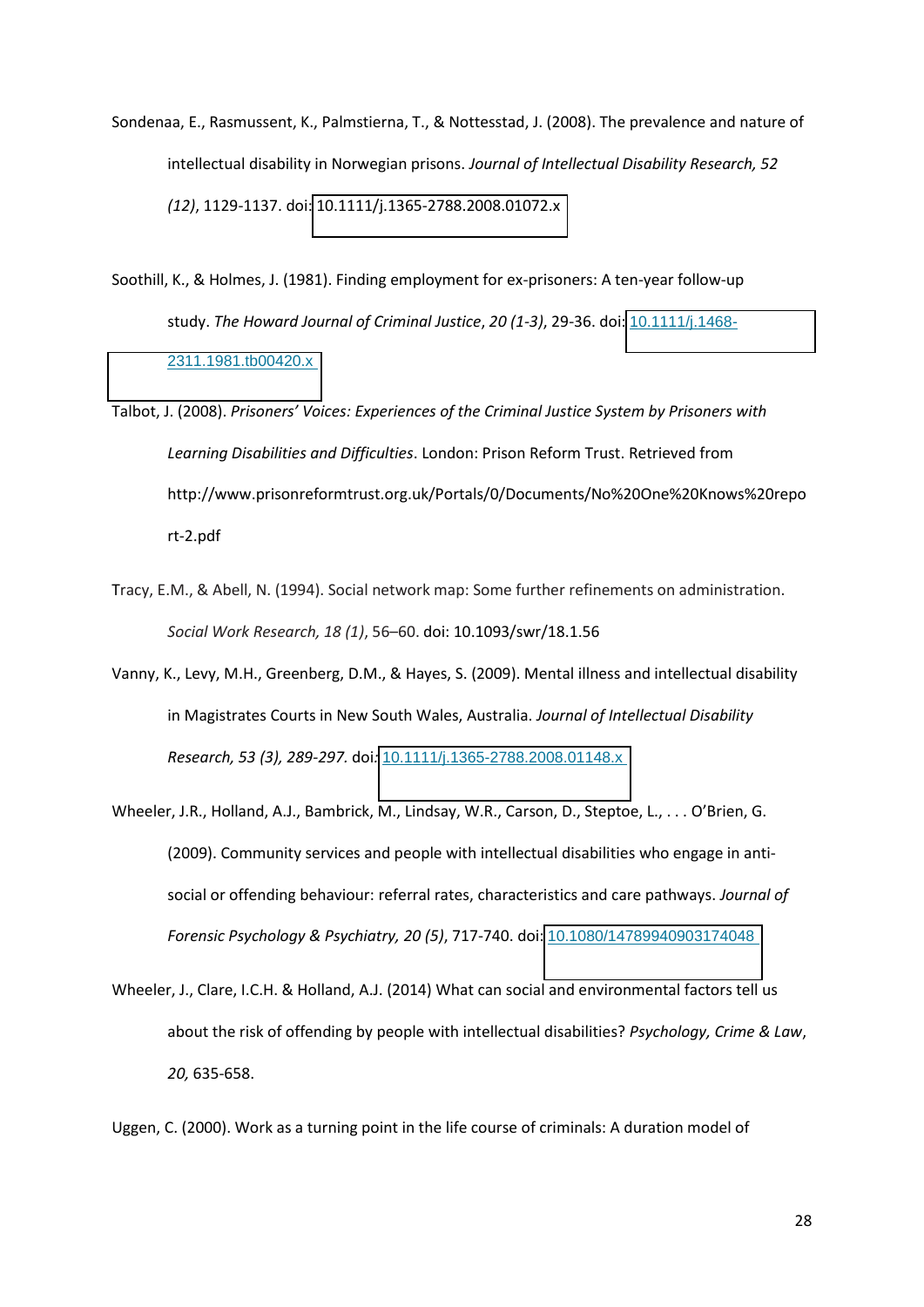age, employment, and recidivism. *American Sociological Review*, *65 (4)*, 529-546. doi:

[10.2307/2657381](http://dx.doi.org/10.2307/2657381)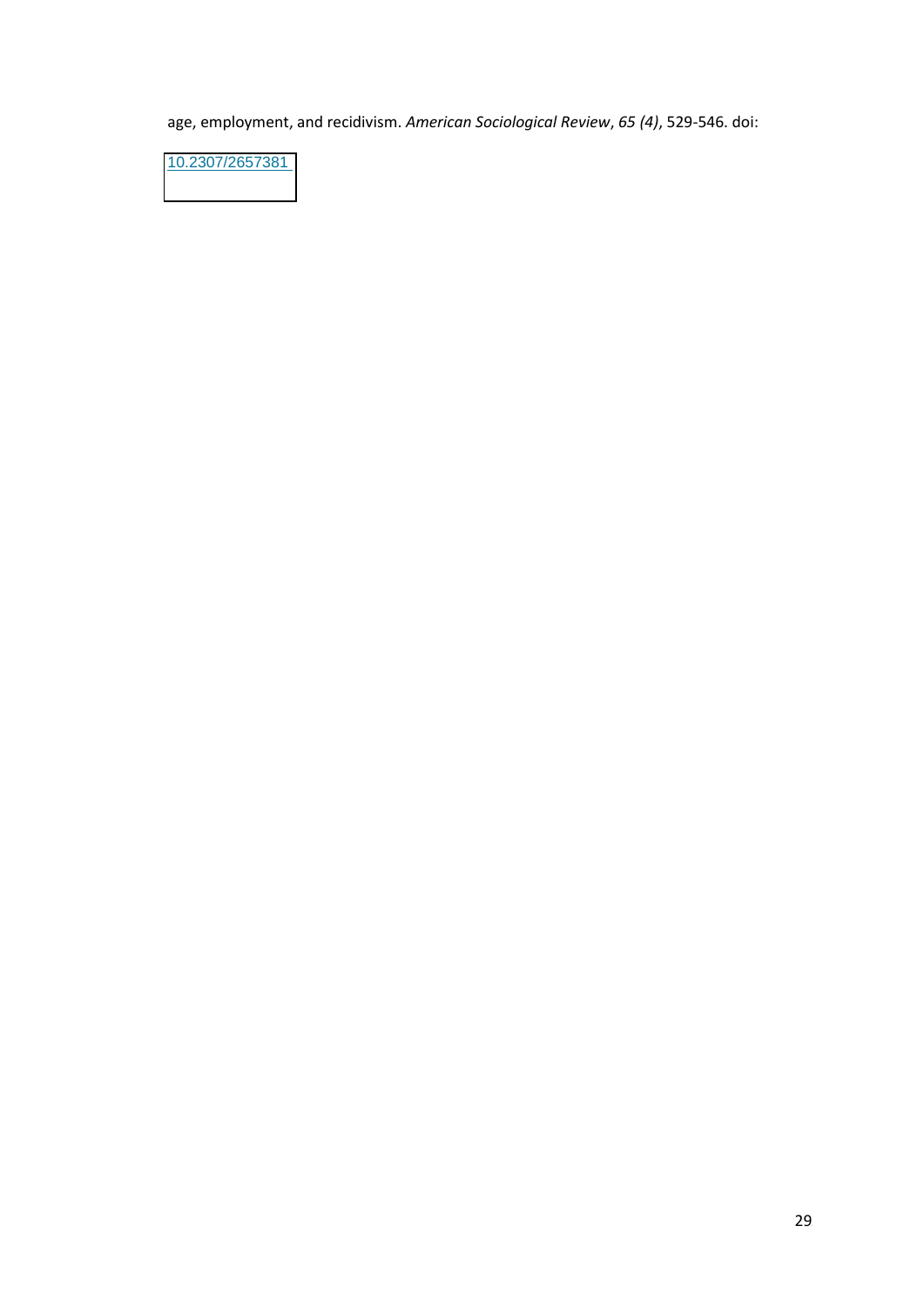# *Sentence lengths and crimes*

|                     |                                                                              | N              | $\%$  |
|---------------------|------------------------------------------------------------------------------|----------------|-------|
| Sentence length     | Less than 6 months                                                           | 15             | 35    |
|                     | 6-12 months                                                                  | 13             | 32.50 |
|                     | 13-18 months                                                                 | $\overline{2}$ | 7.50  |
|                     | 19-24 months                                                                 | $\mathbf{1}$   | 2.50  |
|                     | More than 24 months                                                          | 5              | 15.00 |
|                     | Couldn't remember                                                            | $\overline{2}$ | 7.50  |
|                     | Total                                                                        | 38             | 100   |
| <b>Index Crimes</b> | Convicted of one offence                                                     | 30             | 80.00 |
|                     | Convicted of two offences                                                    | 7              | 17.50 |
|                     | Convicted of more than 2<br>offences                                         | $\mathbf{1}$   | 2.50  |
|                     | Total                                                                        | 38             | 100   |
| Category of crime   | Violent (e.g., fighting,<br>possessing weapon, arson)                        | 15             | 35.00 |
|                     | Non-violent (e.g., theft,<br>robbery, drugs offence)                         | 8              | 22.50 |
|                     | Sexual (e.g., assault, rape,<br>indecent exposure)                           | 8              | 22.50 |
|                     | Offence relating to court<br>orders (e.g., breaching<br>restraining order or | $\overline{7}$ | 17.50 |
|                     | probation conditions)<br>Total                                               | 38             | 100   |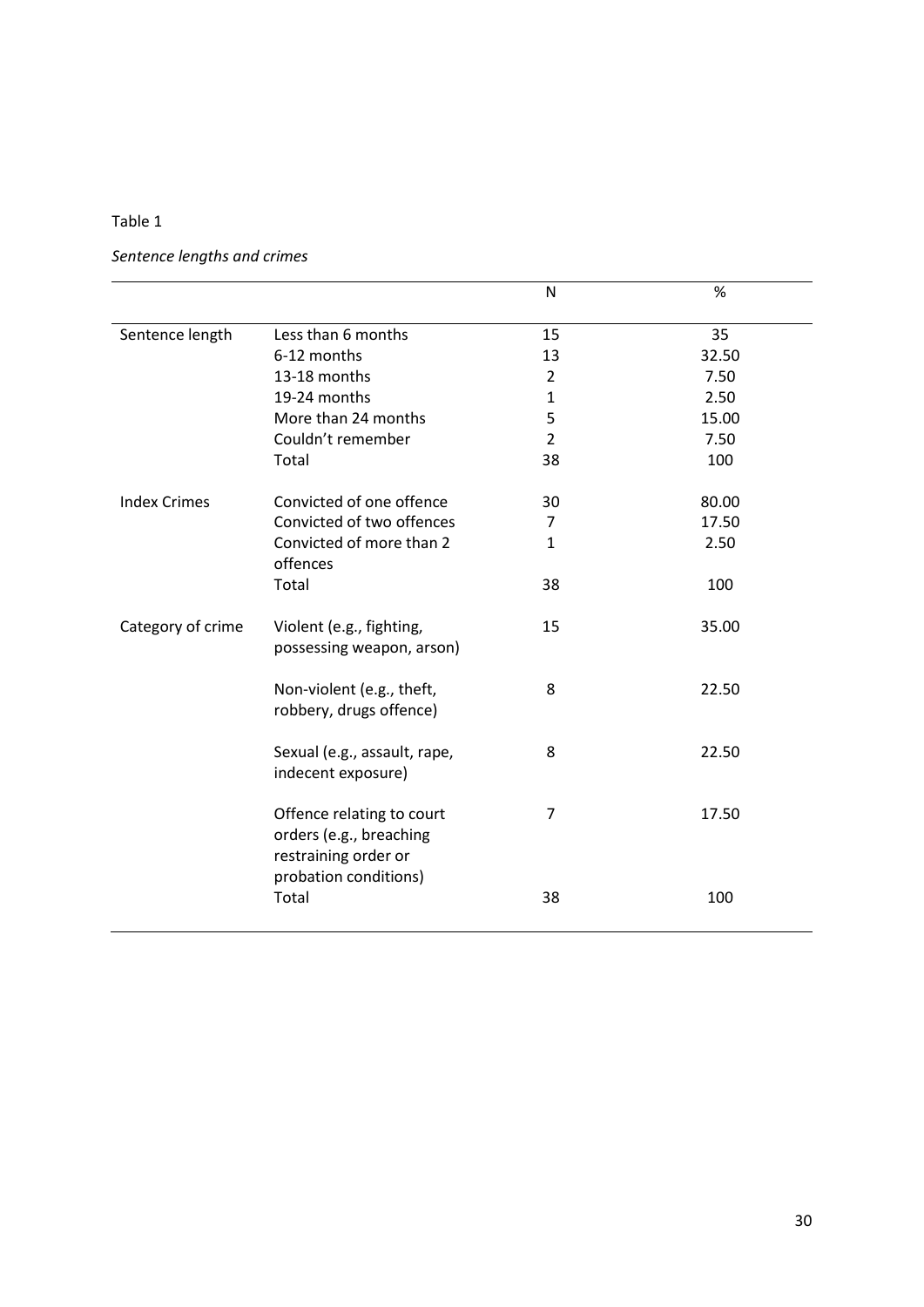# *Living situations for the men*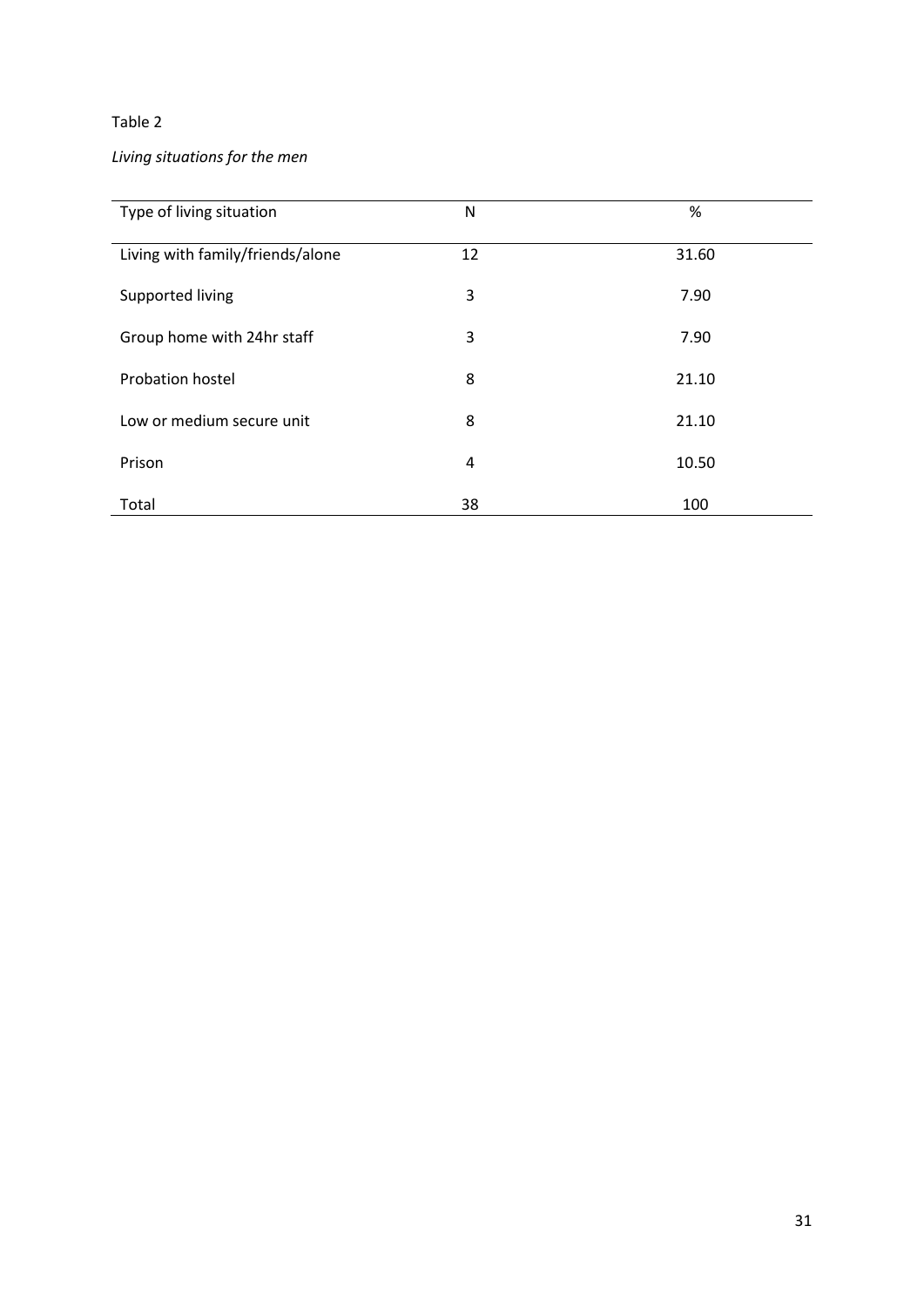# *Activities during the week for the men*

| Times of the week     | Number of activities | Range    |
|-----------------------|----------------------|----------|
|                       | M(SD)                |          |
| Weekdays (out of 10   | 4.32 (3.80)          | $0 - 12$ |
| half days)            |                      |          |
| Week evenings (out of | 0.55(0.98)           | $0 - 3$  |
| 5 evenings)           |                      |          |
| Weekends (out of 4    | 1.11(1.18)           | $0 - 4$  |
| half days)            |                      |          |
| Weekend evenings      | 0.18(0.51)           | $0 - 2$  |
| (out of 2 evenings)   |                      |          |
| Total number of       | 6.16(4.08)           | $0 - 16$ |
| activities all week   |                      |          |
|                       |                      |          |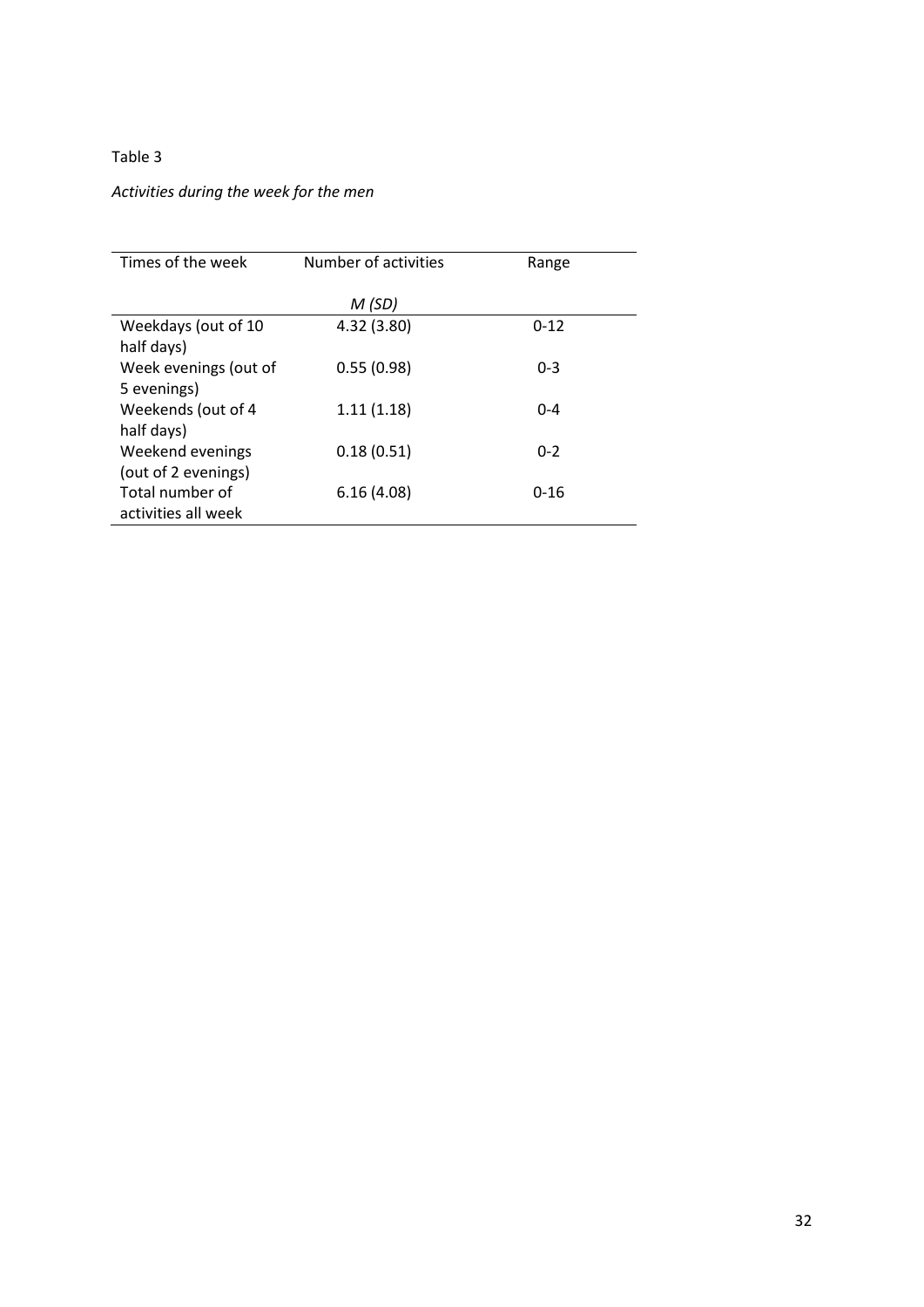#### *Men's social networks*

|                                                    | M(SD)         | Range     |
|----------------------------------------------------|---------------|-----------|
| People in household, apart<br>from the man himself | 4.10(5.20)    | $0 - 20$  |
| <b>Residential staff contacts</b>                  | 5.60(7.60)    | $0 - 25$  |
| Professional and CLDT contacts                     | 2.40(2.00)    | $0 - 8$   |
| Work/day centre contacts                           | 2.00(5.30)    | $0 - 30$  |
| Church/club contacts                               | 0.74(1.90)    | $0 - 10$  |
| Neighbours                                         | 1.60(3.70)    | $0 - 20$  |
| Family members                                     | 5.70(6.30)    | $0 - 30$  |
| Other friends                                      | 2.30(5.00)    | $0 - 30$  |
| Social acquaintances (e.g.,<br>shop/café contacts) | 5.80 (20.40)  | $0 - 120$ |
| Total network size                                 | 29.10 (27.20) | $4 - 145$ |